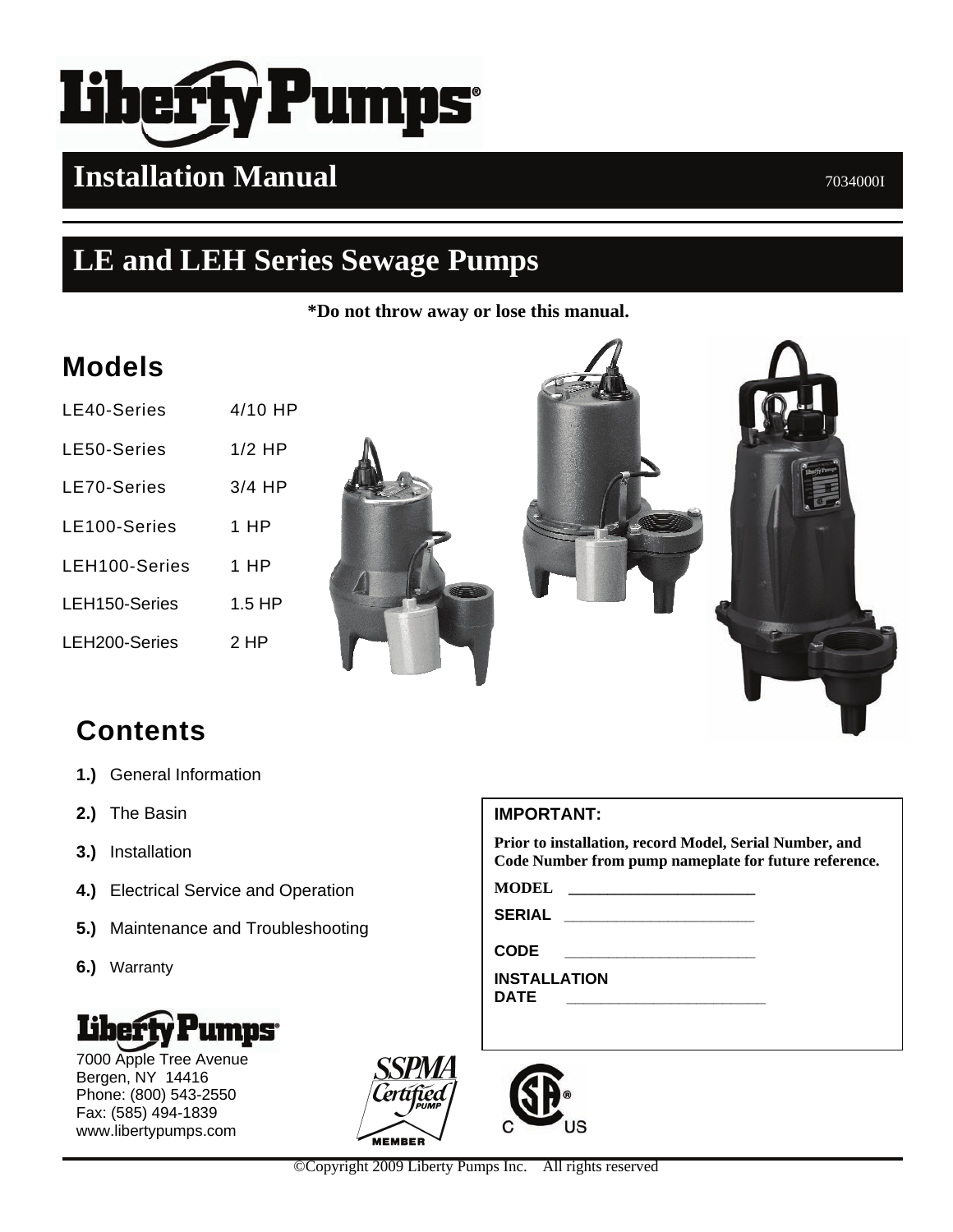# **1. General Information**

Before Installation, read the following instructions carefully. Each Liberty pump is individually factory tested to assure proper performance. By closely following these instructions, potential operating problems should be eliminated, providing years of trouble-free service.

### A WARNING

- **Risk of electric shock**. Always disconnect the pump from the power source before handling or making adjustments.
- The electrical connections and wiring for a pump installation should only be made by qualified personnel.
- This pump is supplied with a grounding conductor and grounding-type attachment plug. To reduce the risk of electric shock, be certain that it is connected only to a properly grounded, grounding-type 15 Amp receptacle.
- Always wear rubber boots when water is on the floor and you must unplug the pump.
- DO NOT bypass grounding wires or remove ground prong from attachment plugs.
- DO NOT use an extension cord.
- This pump requires a separate, properly fused and grounded branch circuit. Make sure the power source is properly sized for the voltage and amperage requirements of the pump, as noted on the nameplate.
- The electrical outlet shall be within the length limitations of the pump power cord, and at least 4 feet above floor level to minimize possible hazards from flood conditions.
- The installation must be in accordance with the National Electric Code, Uniform Plumbing Code, International Plumbing Code, as well as all applicable local codes and ordinances.
- Sump and sewage pumps often handle materials which could cause illness or disease. Wear adequate protective clothing when working on a used pump or piping.
- Never enter a pump basin after it has been used. Sewage and effluent can emit several gases which are poisonous.
- Keep clear of suction and discharge openings. To prevent injury, never insert fingers into pump while it is plugged in.
- DO NOT use this product for flammable or corrosive liquid.
- DO NOT use this product in applications where human contact with the pumped fluid is common (such as swimming pools, fountains, etc.)
- NEVER dispose of materials such as paint thinner or other chemicals down drains, as they can chemically attack and damage pump components, potentially causing product malfunction or failure.

### **A CAUTION**

- **DO NOT use pumps in water over 140**°**F (60**°**C).**
- DO NOT use pumps in mud, sand, cement, oil or chemicals.
- DO NOT modify the pump in any way.
- DO NOT lift or carry pump by power cord.
- DO NOT remove any tags from pump or cords.
- If pump is installed during construction before power is available, it must be protected from the environment to prevent water from entering through the cord plug end, etc.

### **WARNING**

### **Disconnect old pump from power source before handling.**

Separate the discharge pipe at either the check valve or at the union. If neither a check valve nor a union is part of the existing discharge pipe, cut the pipe with a hacksaw and remove the pump (A union or check valve will need to be installed at this cut).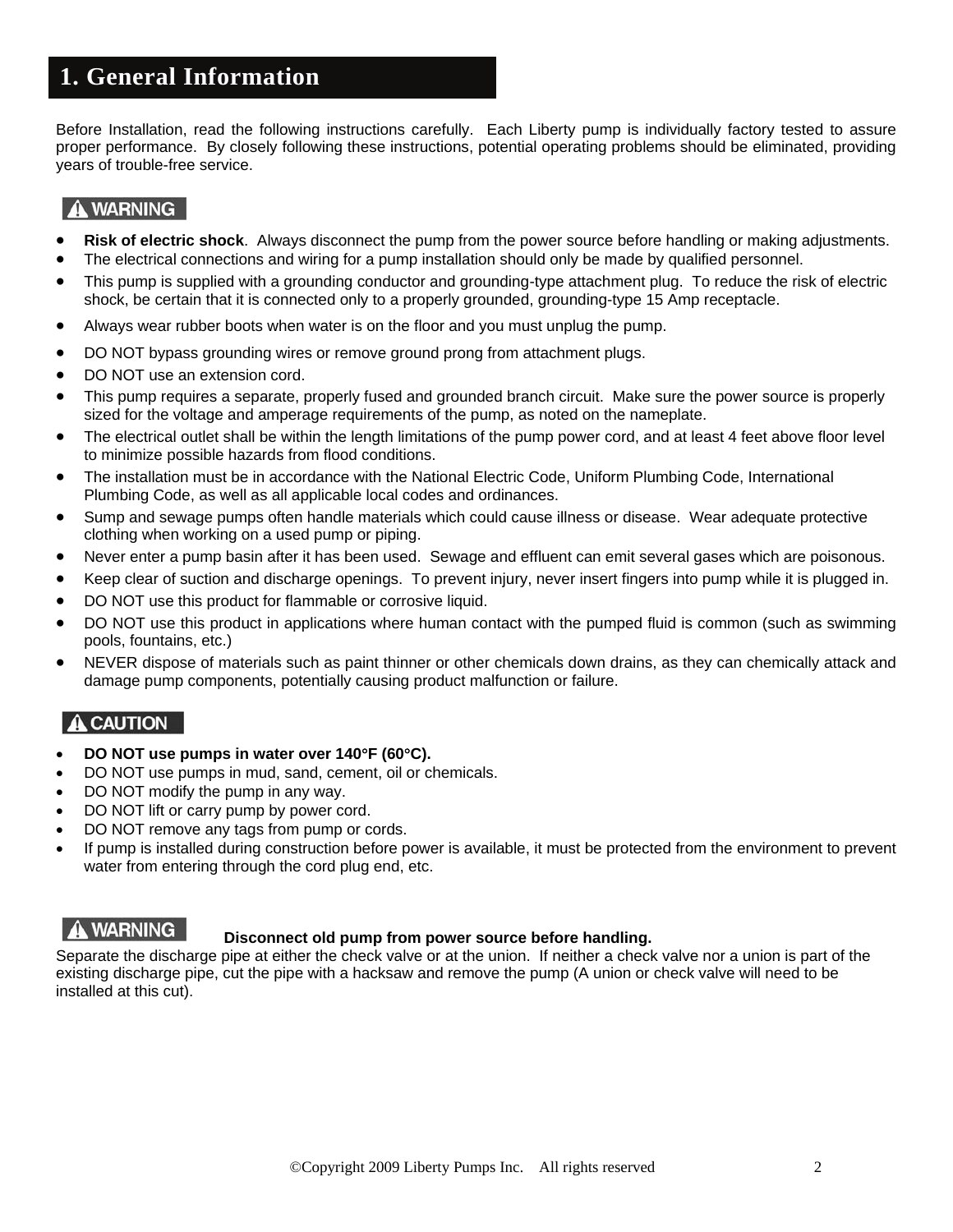| <b>MODEL SPECIFICATIONS</b> |                         |              |              |                                                                                |                                  |                                                                                         |                                |                  |
|-----------------------------|-------------------------|--------------|--------------|--------------------------------------------------------------------------------|----------------------------------|-----------------------------------------------------------------------------------------|--------------------------------|------------------|
| <b>Model</b>                | <b>HP</b>               | <b>Volts</b> | <b>Phase</b> | <b>Full Load</b><br><b>Amps</b>                                                | <b>Solids</b><br><b>Handling</b> | <b>FNPT</b><br><b>Discharge</b>                                                         | <b>Automatic or</b><br>Manual* | Shut-off<br>Head |
| LE41A                       | 4/10                    | 115          | $\mathbf{1}$ | 12                                                                             | 2"                               | 2"                                                                                      | Automatic                      | 19'              |
| *LE41M                      | 4/10                    | 115          | 1            | 12                                                                             | 2"                               | 2"                                                                                      | Manual*                        | 19'              |
| LE51A                       | 1/2                     | 115          | $\mathbf{1}$ | 12                                                                             | 2"                               | 2"                                                                                      | Automatic                      | 25'              |
| *LE51M                      | 1/2                     | 115          | 1            | 12                                                                             | 2"                               | 2"                                                                                      | Manual*                        | 25'              |
| LE52A                       | 1/2                     | 208-230      | 1            | 6.8                                                                            | 2"                               | 2"                                                                                      | Automatic                      | 25'              |
| *LE52M                      | 1/2                     | 208-230      | 1            | 6.8                                                                            | 2"                               | 2"                                                                                      | Manual*                        | 25'              |
| LE71A                       | 3/4                     | 115          | $\mathbf{1}$ | 12                                                                             | 2"                               | 2" or 3"                                                                                | Automatic                      | 28'              |
| *LE71M                      | 3/4                     | 115          | 1            | 12                                                                             | 2"                               | 2" or 3"                                                                                | Manual*                        | 28'              |
| LE72A                       | 3/4                     | 208-230      | 1            | 6                                                                              | 2"                               | 2" or 3"                                                                                | Automatic                      | 28'              |
| *LE72M                      | 3/4                     | 208-230      | $\mathbf{1}$ | 6                                                                              | 2"                               | 2" or 3"                                                                                | Manual*                        | 28'              |
| *LE73M                      | 3/4                     | 208-230      | 3            | 4.1                                                                            | 2"                               | 2" or 3"                                                                                | Manual*                        | 28'              |
| *LE74M                      | 3/4                     | 440-480      | 3            | 2.1                                                                            | 2"                               | 2" or 3"                                                                                | Manual*                        | 28'              |
| <b>LE102A</b>               | $\mathbf{1}$            | 208-230      | $\mathbf{1}$ | $\overline{7}$                                                                 | 2"                               | 2" or 3"                                                                                | Automatic                      | 36'              |
| *LE102M                     | 1                       | 208-230      | 1            | $\overline{7}$                                                                 | 2"                               | 2" or 3"                                                                                | Manual*                        | 36'              |
| *LE103M                     | 1                       | 208-230      | 3            | 5.3                                                                            | 2"                               | 2" or 3"                                                                                | Manual*                        | 36'              |
| *LE104M                     | 1                       | 440-480      | 3            | 2.5                                                                            | 2"                               | 2" or 3"                                                                                | Manual*                        | 36'              |
| *LE105M                     | 1                       | 575          | 3            | 1.9                                                                            | 2"                               | 2" or 3"                                                                                | Manual*                        | 36'              |
|                             |                         |              |              | NOTE: LEH100-Series High-Head pumps require a minimum application of 15' head. |                                  |                                                                                         |                                |                  |
| LEH102A                     | $\mathbf{1}$            | 208-230      | $\mathbf{1}$ | 12                                                                             | 2"                               | 2" or 3"                                                                                | Automatic                      | 53'              |
| *LEH102M                    | $\mathbf{1}$            | 208-230      | 1            | 12                                                                             | 2"                               | 2" or 3"                                                                                | Manual*                        | 53'              |
| *LEH103M                    | $\mathbf{1}$            | 208-230      | 3            | 9                                                                              | 2"                               | 2" or 3"                                                                                | Manual*                        | 53'              |
| *LEH104M                    | 1                       | 440-480      | 3            | 4.5                                                                            | 2"                               | 2" or 3"                                                                                | Manual*                        | 53'              |
| *LEH105M                    | 1                       | 575          | 3            | 3.3                                                                            | 2"                               | 2" or 3"                                                                                | Manual*                        | 53'              |
|                             |                         |              |              |                                                                                |                                  | NOTE: LEH150 & LEH200 Series High-Head pumps require a minimum application of 20' head. |                                |                  |
| LEH152A                     | 1.5                     | 208-230      | $\mathbf{1}$ | 15                                                                             | 2"                               | 2" or 3"                                                                                | Automatic                      | 70'              |
| *LEH152M                    | 1.5                     | 208-230      | 1            | 15                                                                             | 2"                               | 2" or 3"                                                                                | Manual*                        | 70'              |
| *LEH153M                    | 1.5                     | 208-230      | 3            | 10.6                                                                           | 2"                               | 2" or 3"                                                                                | Manual*                        | 70'              |
| *LEH154M                    | 1.5                     | 440-480      | 3            | 5.3                                                                            | 2"                               | 2" or 3"                                                                                | Manual*                        | 70'              |
| *LEH155M                    | 1.5                     | 575          | 3            | 4.9                                                                            | 2"                               | 2" or 3"                                                                                | Manual*                        | 70'              |
| *LEH202M                    | 2                       | 230          | 1            | 18                                                                             | 2"                               | 2" or 3"                                                                                | Manual*                        | 83'              |
| *LEH203M                    | $\overline{\mathbf{c}}$ | 208-230      | 3            | 13.2                                                                           | 2"                               | 2" or 3"                                                                                | Manual*                        | 83'              |
| *LEH204M                    | $\overline{c}$          | 440-480      | 3            | 6.6                                                                            | 2"                               | 2" or 3"                                                                                | Manual*                        | 83'              |
| *LEH205M                    | $\overline{a}$          | 575          | 3            | 5.5                                                                            | 2"                               | 2" or 3"                                                                                | Manual*                        | 83'              |

∗ **Note:** Manual models ("M" suffix) and 3 phase models, as designated above, require a separate approved pump control device or panel for automatic operation. Operation of these models will be according to the control selected. Make sure the electrical specifications of the control selected properly match the electrical specifications of the pump. 3 phase models require overload elements selected or adjusted in accordance with the control or panel instructions.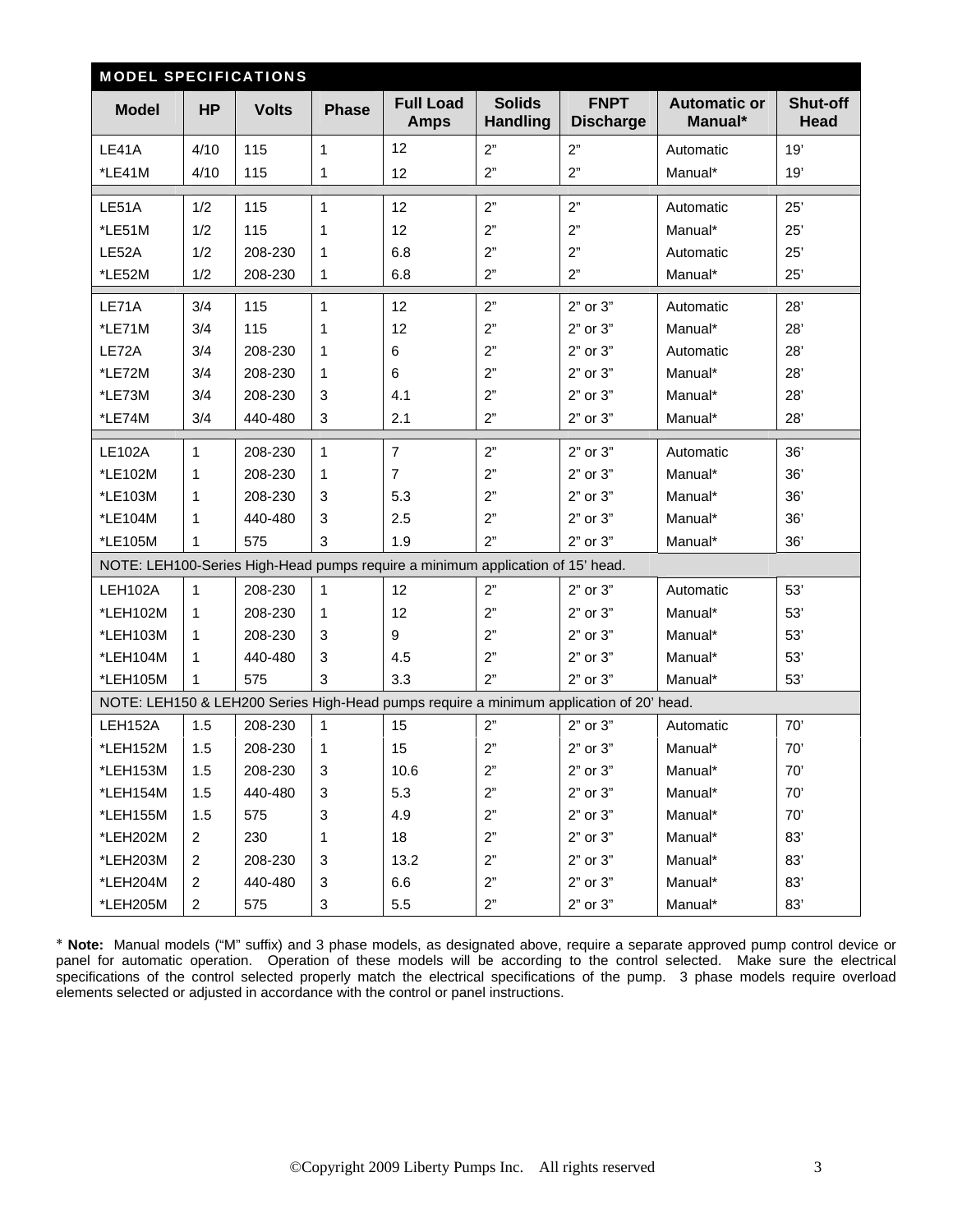### **If the basin is already installed, proceed to 1. The Basin Constitution of the Basin Constitution of the Pump.** If the basin is already installation of the Pump.

The basin required for both effluent and sewage applications must be sealed and vented to meet health and plumbing code requirements. These pumps are not to be installed in locations classified as hazardous in accordance with the National Electric Code, ANSI/NFPA 70. The diameter should be a minimum of 18" and the depth a minimum of 24". (These are minimum requirements. A larger basin may be required in both effluent and sewage applications depending on local codes and the number of fixture units entering the system. Check with the local authorities or contact Liberty Pumps if you are unsure of the proper basin size.) Installation should be at a sufficient depth to ensure that all plumbing is below the frost line. If this is not feasible, remove the check valve and size the basin and/or adjust pump differential to accommodate the additional backflow volume.

- A. **Excavation:** Excavate the hole as small as possible, with a minimum recommended 8" diametrical clearance around the tank. Never place the basin directly in contact with rocks or other sharp objects. Place only fine, 1/8" to 3/4" pea gravel or 1/8" to 1/2" washed, crushed stone as bedding between the basin and the hole walls. Do not use sand or native soil as backfill. Properly compact underneath the basin to provide a solid, level base that can support the weight of the filled basin.
- B. **Inlet Connection & Initial Backfill:** Only fine, 1/8" to 3/4" pea gravel or 1/8" to 1/2" washed, crushed stone should be used around the bottom of the basin to hold it in place. Do not use sand or native soil as backfill. Make the inlet connection as required for your basin.

- **Other Basins:** Other Liberty basins provide a 4" caulking hub or pipe grommet inlet. Hubs utilize caulking material or rubber donuts; grommets are a simple slip-fit. Connect the gravity drainage line from the fixtures to this opening. (Other inlet sizes available – consult factory.)
- C. **Final Backfill:** Large rocks, clods, and foreign objects should be kept out of the backfill material. Only fine, 1/4" to 3/4" pea gravel, or 1/8" to 1/2" washed, crushed stone is recommended. Do not use sand or native soil as backfill. Mound the backfill slightly and allow for natural settling. Provide access to the basin cover for maintenance and service.



# **3. Installation of the Pump**

For 3-Phase pumps, check for proper rotation before installing pump into basin (see Fig. 1). **CAUTION** 



Check three phase pumps for proper rotation prior to installing pump(s) in basin. To change rotation, reverse any two of the three power leads to the pump. Code the wires for reconnection after installation.

**Fig. 1 – Proper impeller rotation, three phase models**

**Liberty P370 & P380-Series:** The Liberty P370-& P380 Series basins have a 4" inlet molded to the side of the tank. This inlet is sized to accept a 4" no-hub type coupling. Connect the gravity drainage line from the fixtures to this hub.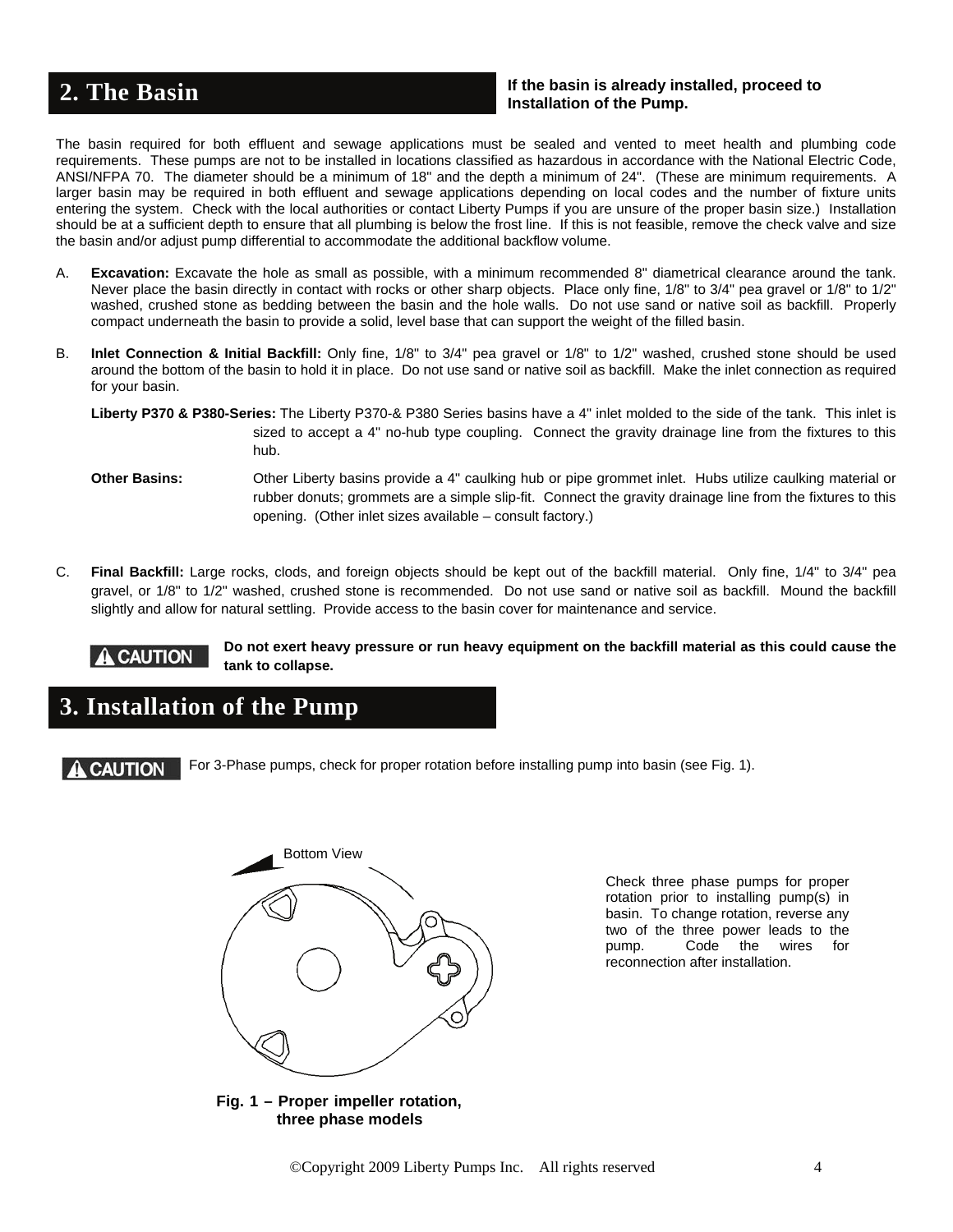Liberty pre-assembled sewage systems come with the pump(s) already pre-mounted in the basin. The discharge pipe(s) already exit through the cover, ready to be connected to the remaining discharge line. If you have purchased a pre-assembled system, disregard steps A and B below.

A. **Simplex (One Pump) Systems (see Fig. 2):** Set the pump in place making sure the float has adequate clearance to the side wall of the basin. If an optional control device or float is used, follow the directions for mounting that accompany the optional control. Minimum pump turn off level should not be set below 6". Connect the discharge pipe to the pump's threaded discharge. **IMPORTANT: Do not reduce the discharge pipe size below that which is provided on the pump.** Sewage pumps should not be smaller than 2". In some applications, it may be necessary to increase the pipe size to reduce friction losses. Contact Liberty Pumps or other qualified person if you have questions regarding proper pipe sizes and flow rates. Mount the basin cover provided, making sure it is properly sealed. (This is a recommended installation. Variations may apply.)



**Fig. 2 – Typical Installation Simplex System This is a recommended installation only. Variations may apply.** 

B. **Duplex (Two Pump) Systems (see Fig. 3):** Set both pumps in place in the bottom of the basin. The duplex control used will include 3 or 4 floats that will either be tethered to one of the discharge pipes or to an independent rod hung from the cover. Follow the instructions provided with your duplex control device. Minimum pump turn off level should not be set below 6". Make sure all floats move freely. Connect an individual discharge pipe to each pump. **IMPORTANT: Do not reduce the discharge pipe size below that which is provided on the pump.**  Sewage pumps should not be reduced below 2". In some applications, it may be necessary to increase the pipe size to reduce friction losses. Contact Liberty Pumps or other qualified person if you have any questions regarding proper pipe sizes and flow rates. To eliminate fluid recycling in duplex installations, it is necessary to have a check valve on each discharge line prior to tying the two discharges into one common line. Depending on the height of your basin, the check valves may either be installed inside or outside the basin. Mount the basin covers, making sure they are properly sealed.



**Fig. 3 – Typical Installation Duplex System This is a recommended installation only. Variations may apply.**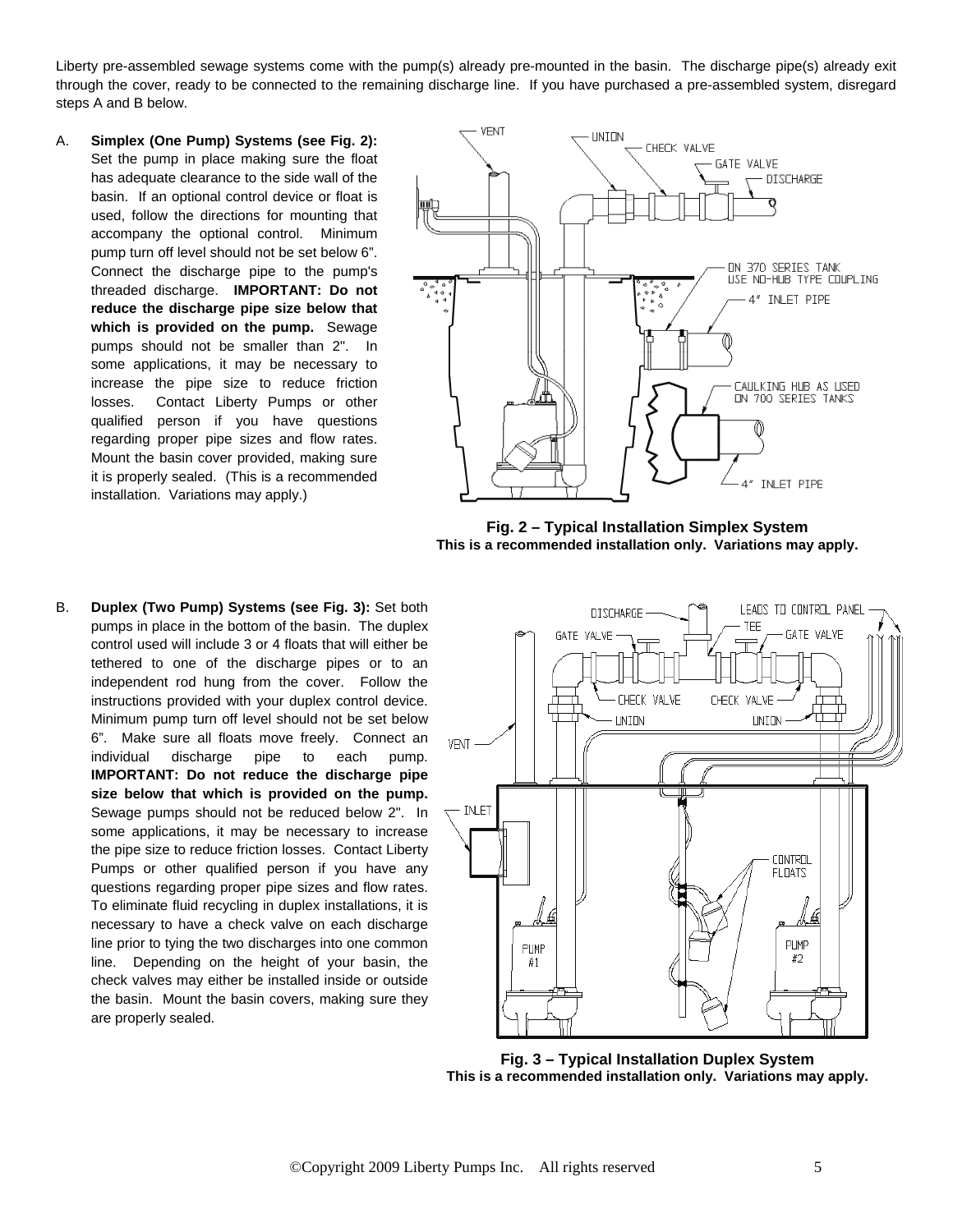- C. **Installation of Remaining Discharge (Simplex):** After the pump has been mounted and the cover sealed, install the remaining discharge line. A union should be installed just above the cover to facilitate pump removal if necessary. A check valve is recommended after the union to prevent the backflow of liquid after each pumping cycle. A gate valve should follow the check valve to allow periodic cleaning of the check valve or removal of the pump. The remainder of the discharge line should be as short as possible with a minimum number of turns, to minimize friction head loss. Do not restrict the discharge to below 2" in sewage applications. Larger pipe sizes may be required to eliminate friction head loss over long runs. Contact Liberty Pumps or other qualified person if there are questions regarding proper pipe size and flow rates. **Vent:** A connection is provided on top of the cover which must be piped to the existing building vent, or extended outside on its own standpipe. The vent size should be in accordance with applicable codes, but not less than the discharge size. **Some LE and LEH-Series pumps come equipped with an air bleed hole to help prevent air lock. A small spray of water from this hole is normal while pump is running.**
- D. **Installation of Remaining Discharge (Duplex):** Unions or flexible connectors should be installed just above the cover on each discharge to facilitate removal of the pump if necessary. Free-flow swing check valves should be installed on each discharge after the union and prior to the gate valve to prevent the back flow of liquid or gas. A check valve on each discharge line, prior to tying into one common line, is necessary to prevent the recycling of fluid from one pump to the other. A gate valve is recommended after the check valve to allow for periodic cleaning of the check valve or removal of the pump. The remainder of the discharge line should be as short as possible with a minimum number of turns to minimize friction head loss. Do not reduce the discharge to below 2" in sewage applications. Larger pipe sizes may be required to minimize friction head loss of longer runs. Contact Liberty Pumps or other qualified person if there are questions regarding proper pipe size or flow rates.

**Vent:** A connection is provided on top of the unit for connection of the vent pipe. This pipe should be tied into the existing building vent stack, or extended outside on its own standpipe. The vent size should be in accordance with local codes, but not less than the discharge size. **Some LE and LEH-Series pumps come equipped with an air bleed hole to help prevent air lock. A small spray of water from this hole is normal while pump is running.** 

### **4. Electrical Service & Operation**

### A WARNING

- **Risk of electric shock.** Always disconnect the pump from the power source before handling or making adjustments.
- The electrical connections and wiring for a pump installation should only be made by qualified personnel.
- This pump is supplied with a grounding conductor or a grounding type attachment plug. To reduce the risk of electric shock, be certain that the grounding conductor is connected only to a properly grounded control panel or, if equipped with a grounding type plug that it is connected to a properly grounded, grounding type receptacle.
- DO NOT bypass grounding wires or remove ground prongs from attachment plugs.
- DO NOT remove cord and strain relief and DO NOT connect conduit to pump.
- DO NOT use an extension cord.
- This pump requires separate, properly fused and grounded branch circuit. Make sure the power source is properly sized for the voltage and amperage requirements of the motor, as noted on the pump nameplate.
- The electrical outlet or panel shall be within the length limitations of the pump power cord, and at least 4 feet above floor level to minimize possible hazards from flood conditions.
- The installation must be in accordance with the National Electric Code and all applicable local codes and ordinances.

### **CAUTION**

When the risk of property damage from high water levels exists, an independent high water alarm or back up pump system should be installed.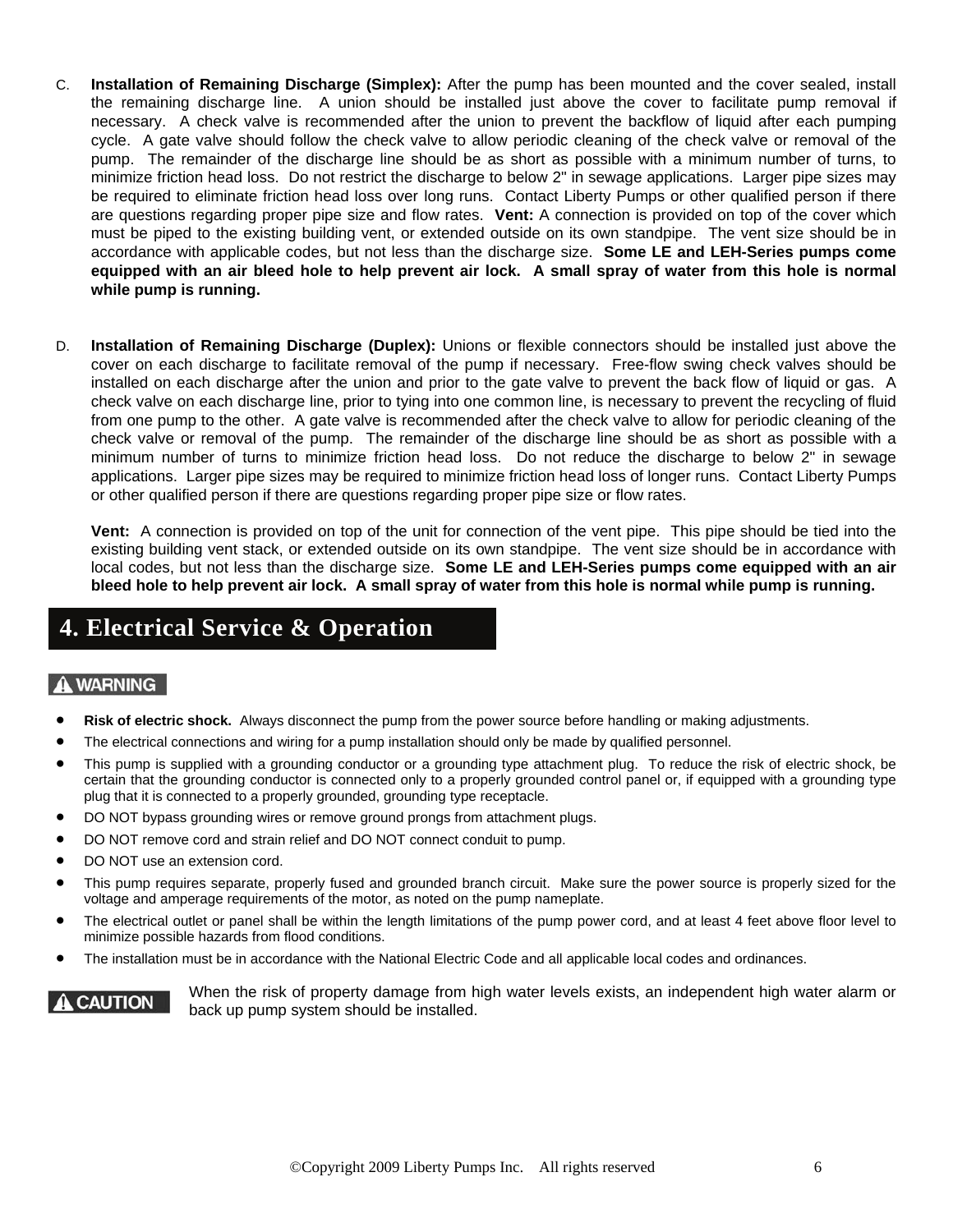**All LE-Series "A" models** (automatic pumps) come factoryequipped with a float switch mounted to the pump. These models come with two cords - one to the float switch and the other to the pump motor. The switch cord has a series (piggyback) plug enabling the pump (motor) cord to be plugged into the back of it (see Fig. 4). The purpose of this design is to allow manual operation of the pump.

**Fig. 4 Piggyback plug installation.**



**For automatic operation** using Liberty's supplied switch, the two cords should be interconnected and plugged into a separately fused, grounded outlet of proper amp capacity for your selected pump model. (See Section 1, General Information, or the pump nameplate for electrical specifications of your model.) Both cords are equipped with 3-prong plugs and must be plugged into a properly grounded 3 wire receptacle. DO NOT REMOVE THE GROUND PRONGS.

For manual operation, or in the event of switch failure, the pump cord can be separated and plugged into the electrical outlet, directly bypassing the switch. 208-230V single phase pumps should only be operated without the float switch by using the circuit breaker or panel disconnect. Do not let the pump run dry for extended periods.

The turn-on level of LE-Series "A" models is approximately 12" to 16" above the bottom of the basin. The turn-off level is approximately 6" above the bottom of the basin. Other pumping differentials may be obtained by tethering the switch cord to the discharge pipe. NOTE: A minimum cord length of 3.5" from the tether point to the top surface of the float is required for proper switch operation. If using a differential other than the factory setting, be sure when the pump shuts off at least 6" of fluid is left in the basin so the impeller remains submerged.

**LE-Series pump models with an "M" designation** are manual models with no switch. They are intended to be run using an approved liquid level control or approved motor control with correct rating that matches motor input in full load amperes. 3-phase models require the use of an approved motor control that matches motor input in full load amperes with overload element(s) selected or adjusted in accordance with control instructions.

**Automatic operation with optional control devices:** If the pump(s) are to be operated by either a simplex or duplex control panel, or other optional control device, follow the installation instructions provided with your specific control and make the power connections per those instructions. If necessary, certain models may be run without a separate control. 208-230V single-phase pumps should only be operated without the float switch by using the circuit breaker or panel disconnect. Do not let the pump run dry for extended periods.

**LE-Series "A" and "M" models:** If the pump is to be wired directly into a control device or junction box, and it is necessary to remove the plugs, have a certified electrician do the wiring in accordance with the National Electric Code and applicable local codes. See Fig. 5 for direct wire installation of single phase, automatic pumps.

### **WARNING**

In 208-230V installations, one side on the line going to the pump is always "hot", whether the float switch is on or off. To avoid hazards, install a double pole disconnect near the pump installation.



**Fig. 5 – Direct Wiring of 115V or 208-230V, Single Phase, Automatic Pumps**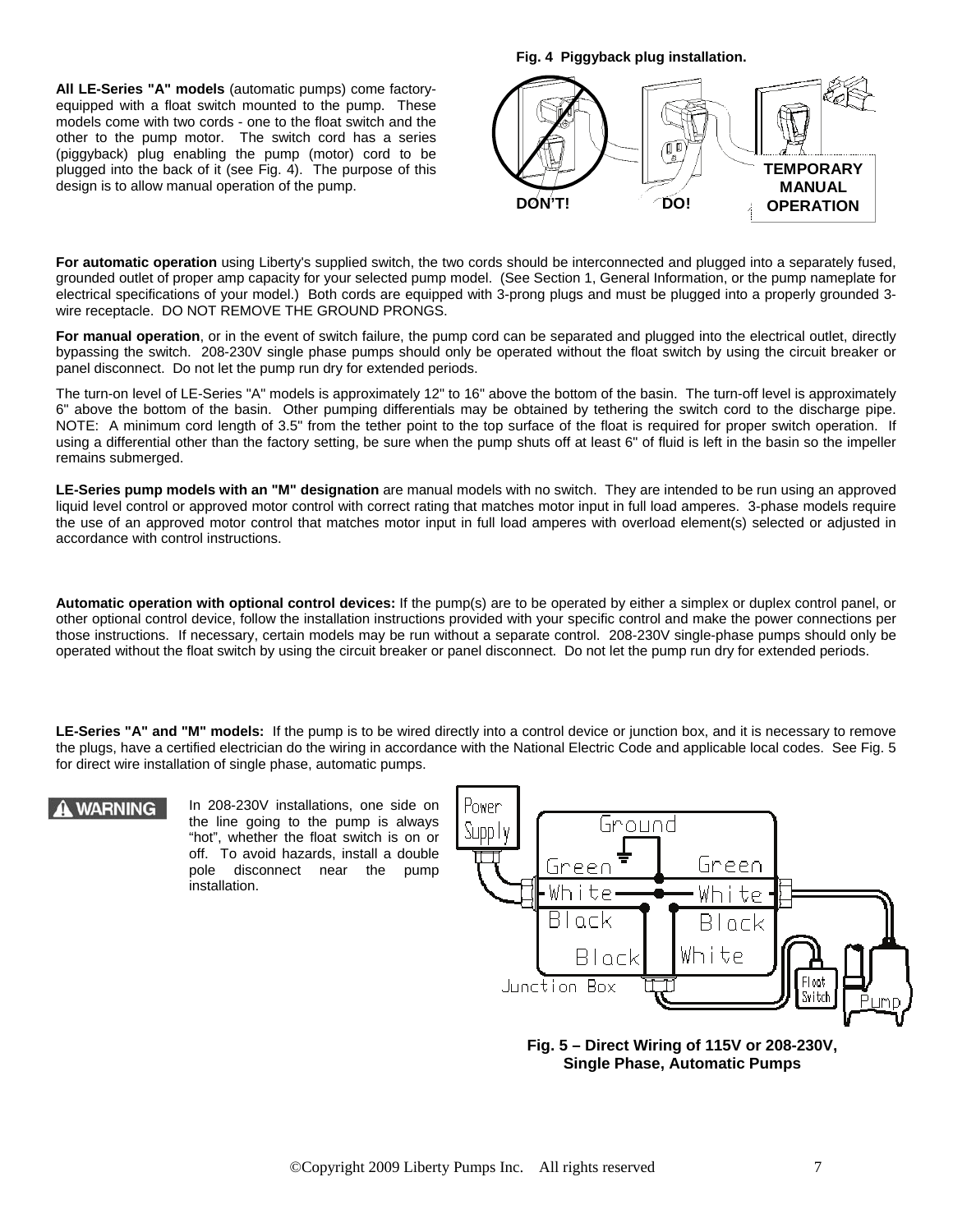# **5. Maintenance and Troubleshooting**

A WARNING

adjustments.

**Risk of electric shock.** Always disconnect the pump from the power source before handling or making

| Problem                        | Cause                                                                                                                                    | <b>Correction</b>                                                                                                                                   |
|--------------------------------|------------------------------------------------------------------------------------------------------------------------------------------|-----------------------------------------------------------------------------------------------------------------------------------------------------|
|                                | Blown fuse or other interruption of<br>$\bullet$<br>power; improper voltage.                                                             | Check that the unit is securely plugged in.<br>Have an electrician check all wiring for proper<br>connections and adequate voltage and<br>capacity. |
| Pump will not run.             | Switch is unable to move to the<br>$\bullet$<br>"turn on" position due to<br>interference with the side of basin<br>or other obstruction | Position the pump or switch so that it has<br>adequate clearance for free operation.                                                                |
|                                | Insufficient liquid level.<br>$\bullet$                                                                                                  | Make sure the liquid level is allowed to rise<br>enough to activate switch(s).                                                                      |
|                                | Defective switch.<br>$\bullet$                                                                                                           | • Remove and replace switch.                                                                                                                        |
| Pump will not turn<br>off.     | Switch(s) unable to move to the<br>$\bullet$<br>"turn off" position due to<br>interference with the side of basin<br>or other obstacle.  | Position the pump or switch so that it has<br>adequate clearance for free operation.                                                                |
|                                | Defective switch.<br>$\bullet$                                                                                                           | Remove and replace switch.<br>$\bullet$                                                                                                             |
|                                | Discharge is blocked or restricted.<br>$\bullet$                                                                                         | Check the discharge line for foreign material,<br>$\bullet$<br>including ice if the discharge line passes<br>through or into cold areas.            |
|                                | Check valve is stuck closed or<br>$\bullet$<br>installed backwards.                                                                      | Remove check valve(s) and examine for<br>$\bullet$<br>freedom of operation and proper installation.                                                 |
| Pump runs or hums,             | Gate or ball valve is closed.<br>$\bullet$                                                                                               | Open gate or ball valve.<br>$\bullet$                                                                                                               |
| but does not pump.             | Total lift is beyond pump's<br>$\bullet$<br>capability.                                                                                  | Try to route piping to a lower level. If not<br>$\bullet$<br>possible, a larger pump may be required.<br><b>Consult the factory.</b>                |
|                                | Pump impeller is jammed or volute<br>$\bullet$<br>casing is plugged.                                                                     | *Remove the pump from the basin. Detach the<br>$\bullet$<br>pump base and clean the area around the<br>impeller. Reassemble and reinstall.          |
| Pump runs<br>periodically when | Check valve was not installed, is<br>$\bullet$<br>stuck open or is leaking.                                                              | Remove check valve(s) and examine for<br>freedom of operation and proper installation.                                                              |
| fixtures are not in<br>use.    | Fixtures are leaking.<br>$\bullet$                                                                                                       | Repair fixtures as required to eliminate leakage.<br>$\bullet$                                                                                      |
|                                | Foreign objects in the impeller<br>$\bullet$<br>cavity.                                                                                  | *Remove the pump from the basin. Detach the<br>pump base and clean the area around the<br>impeller. Reassemble and reinstall.                       |
| Pump operates                  | Broken impeller.<br>$\bullet$                                                                                                            | Consult the factory for information regarding<br>$\bullet$<br>replacement of impeller.                                                              |
| noisily.                       | Worn bearings.<br>$\bullet$                                                                                                              | Return pump to the factory or authorized repair<br>$\bullet$<br>station for repair.                                                                 |
|                                | Piping attachments to building are<br>too rigid.                                                                                         | Replace a portion of the discharge line with<br>$\bullet$<br>rubber hose or connector.                                                              |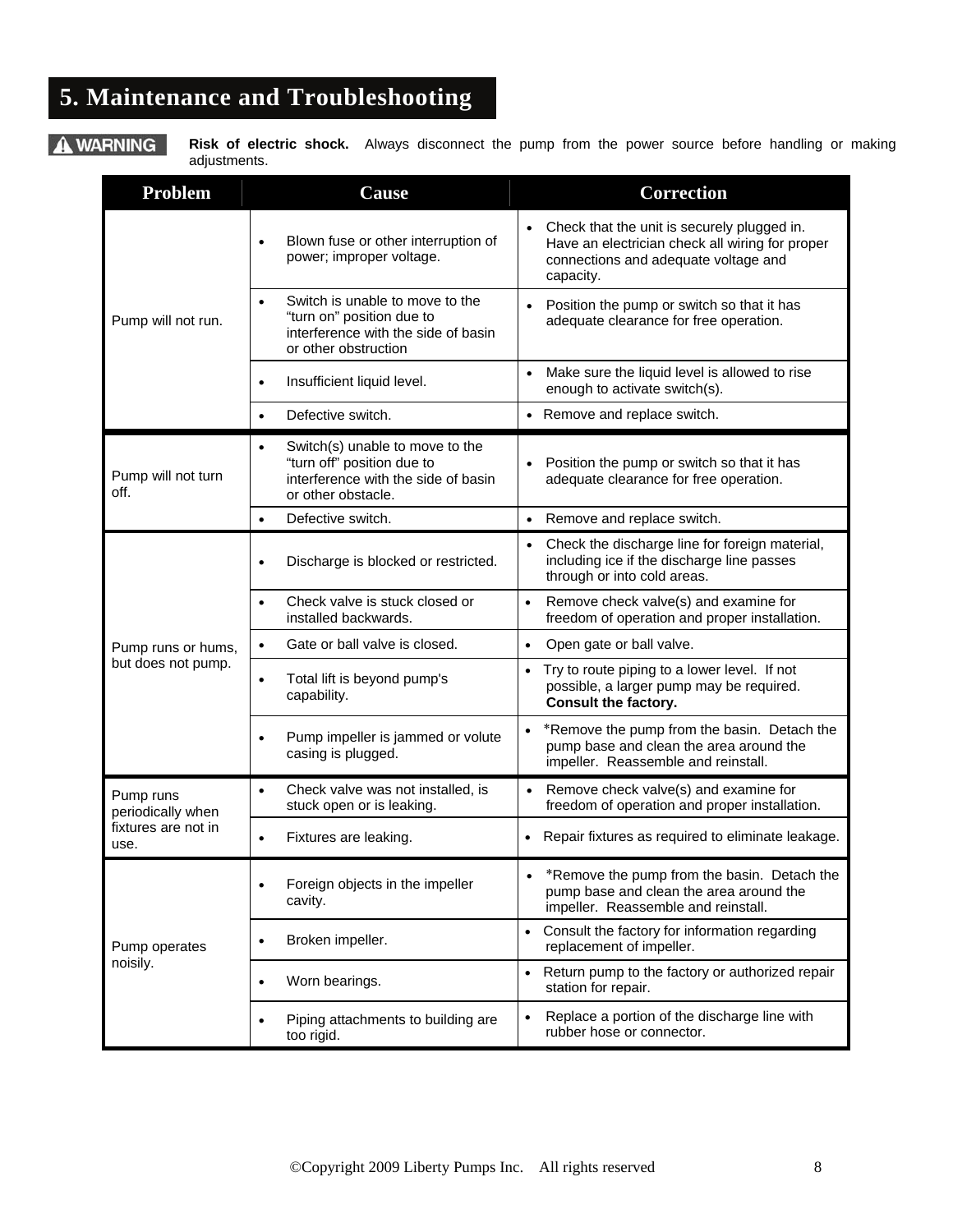### **6. 2 Year Limited Warranty**

∗**NOTE:** Liberty Pumps, Inc. assumes no responsibility for damage or injury due to disassembly in the field. Disassembly, other than at Liberty Pumps or its authorized service centers, automatically voids warranty.

Liberty Pumps, Inc. warrants that pumps of its manufacture are free from all factory defects in material and workmanship for a period of 2 years from the date of purchase. The date of purchase shall be determined by a dated sales receipt noting the model and serial number of the pump. The dated sales receipt must accompany the returned pump if the date of return is more than 2 years from the "CODE" (date of manufacture) number noted on the pump nameplate.

The manufacturer's obligation under this Warranty shall be limited to the repair or replacement of any parts found by the manufacturer to be defective, provided the part or assembly is returned freight prepaid to the manufacturer or its authorized service center, and provided that none of the following warranty-voiding characteristics are evident.

The manufacturer shall not be liable under this Warranty if the product has not been properly installed; if it has been disassembled, modified, abused or tampered with; if the electrical cord has been cut, damaged or spliced; if the pump discharge has been reduced in size; if the pump has been used in water temperatures above the advertised rating, or water containing sand, lime, cement, gravel or other abrasives; if the product has been used to pump chemicals or hydrocarbons; if a non-submersible motor has been subjected to excessive moisture; or if the label bearing the serial, model and code number has been removed. Liberty Pumps, Inc. shall not be liable for any loss, damage or expenses resulting from installation or use of its products, or for consequential damages, including costs of removal, reinstallation or transportation.

There is no other express warranty. All implied warranties, including those of merchantability and fitness for a particular purpose, are limited to two years from the date of purchase.

This Warranty contains the exclusive remedy of the purchaser, and, where permitted, liability for consequential or incidental damages under any and all warranties are excluded.



7000 Apple Tree Avenue Bergen, NY 14416 Phone: (800) 543-2550 Fax: (585) 494-1839 www.libertypumps.com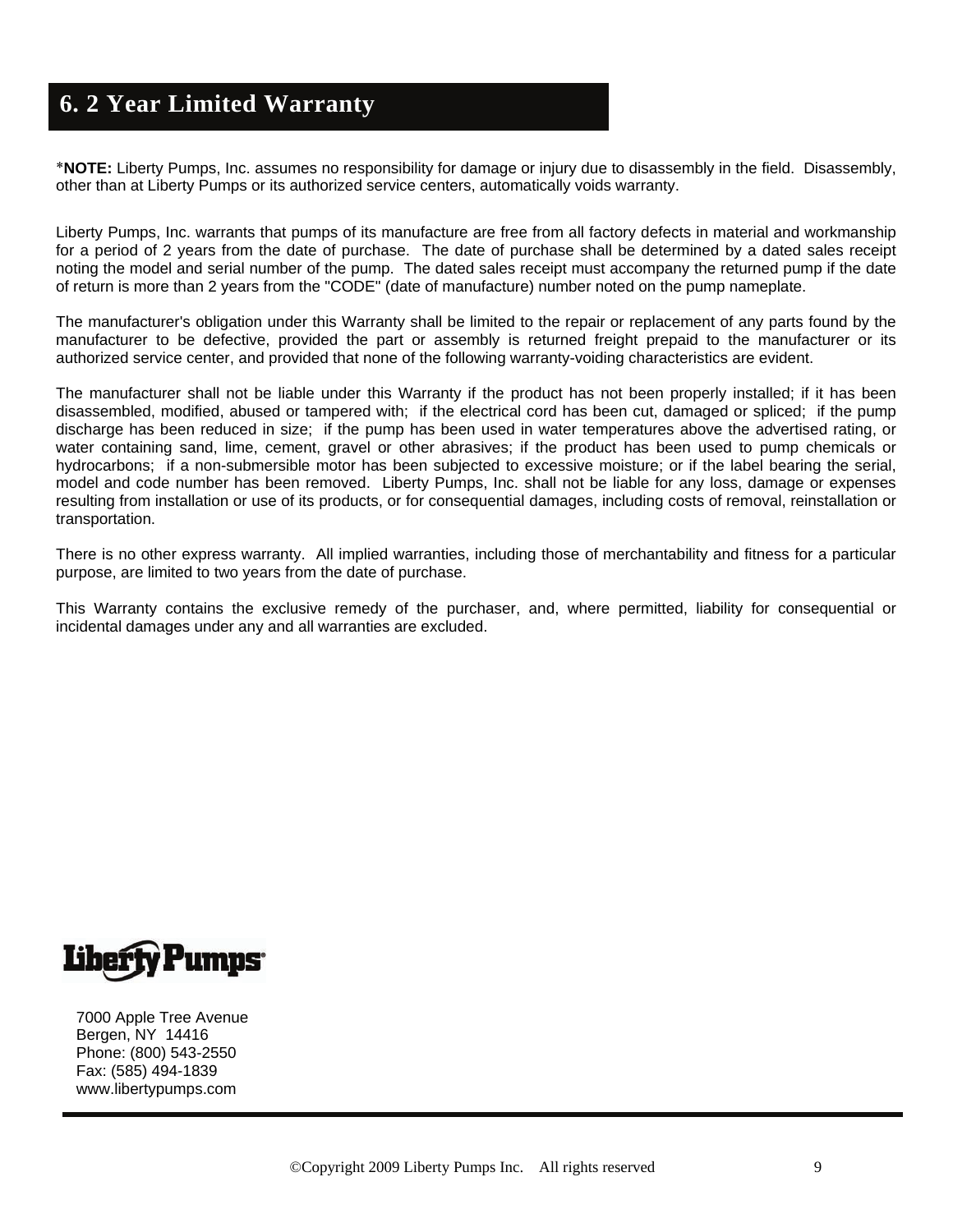# **Pumps**

# **Manual de instalación**  $70340001$

# **Bombas de Saneamiento Series LE y LEH**

**\*No tire ni pierda este manual.**

# **Modelos**

| Serie LE40   | $4/10$ HP |
|--------------|-----------|
| Serie LE50   | $1/2$ HP  |
| Serie LE70   | $3/4$ HP  |
| Serie LE100  | 1 HP      |
| Serie LEH100 | 1 HP      |
| Serie LEH150 | $1.5$ HP  |
| Serie LEH200 | 2 HP      |
|              |           |





# **Contenido**

- **1.)** Información general
- **2.)** La cubeta
- **3.)** Instalación
- **4.)** Servicio eléctrico y operación
- **5.)** Mantenimiento y diagnóstico de problemas
- **6.)** Garantía



7000 Apple Tree Avenue Bergen, NY 14416, EUA Teléfono: (800) 543-2550 Fax: (585) 494-1839 www.libertypumps.com



**Apunte el modelo, el número de serie y el código que aparecen en la placa de la bomba antes de instalarla para que le sirvan de referencia en el futuro.** 

**MODELO \_\_\_\_\_\_\_\_\_\_\_\_\_\_\_\_\_\_\_\_\_\_\_**

**SERIE \_\_\_\_\_\_\_\_\_\_\_\_\_\_\_\_\_\_\_\_\_\_** 

**CÓDIGO \_\_\_\_\_\_\_\_\_\_\_\_\_\_\_\_\_\_\_\_\_** 

**FECHA DE INSTALACIÓN\_\_\_\_\_\_\_\_\_\_\_\_\_\_\_\_\_\_\_\_** 

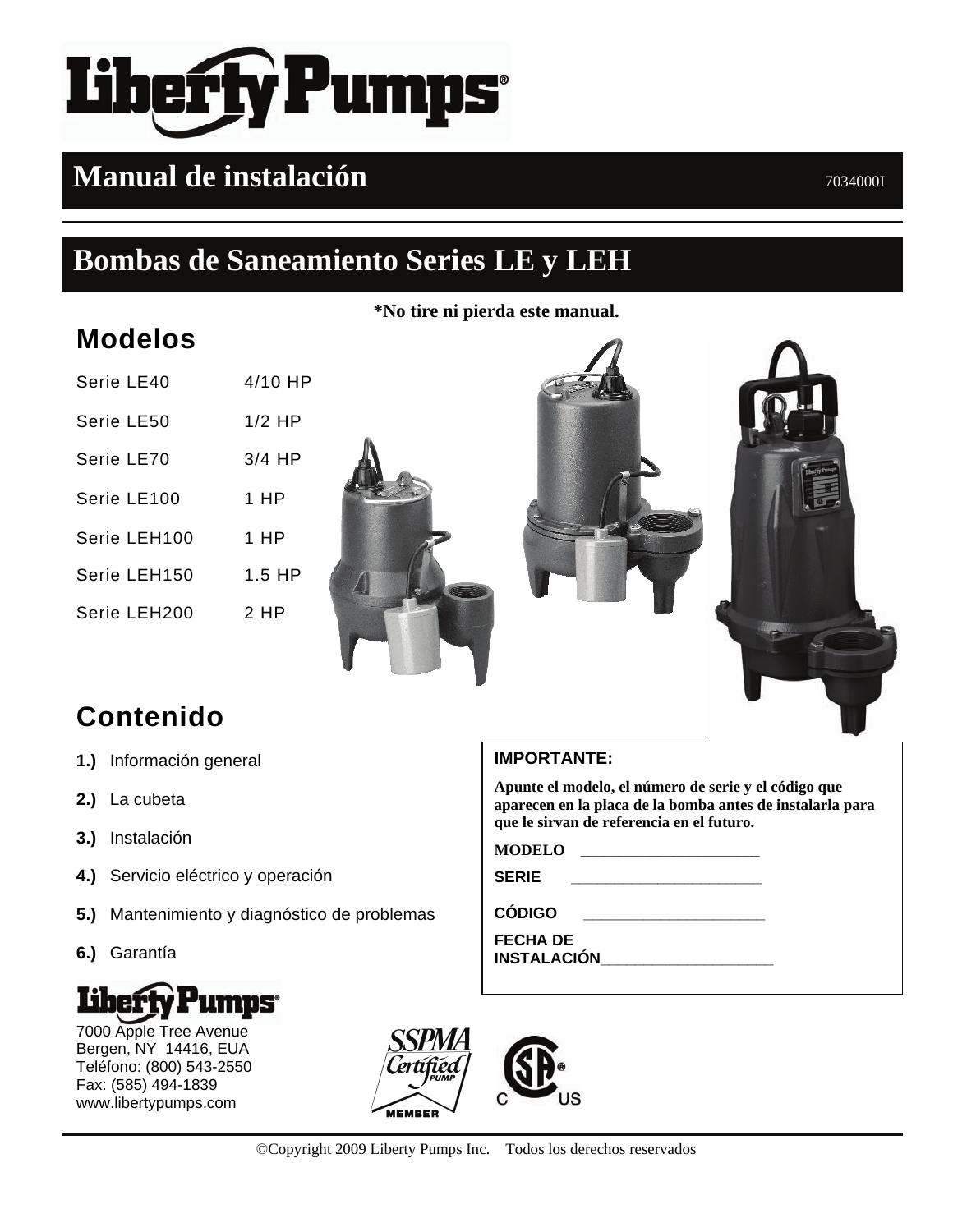# **1. Información general**

Lea con atención estas instrucciones antes de instalar la bomba. Todas las bombas de Liberty se someten a prueba en fábrica como garantía de su funcionamiento. Siga estas instrucciones al pie de la letra para prevenir problemas de funcionamiento y conseguir muchos años de servicio satisfactorio.

### **ADVERTENCIA**

- **Riesgo de descarga eléctrica**. Desconecte la bomba siempre que vaya a moverla o a realizar algún ajuste.
- Sólo personal calificado podrá encargarse de instalar las conexiones y cables eléctricos necesarios para montar la bomba.
- Esta unidad viene con un conector a tierra y un enchufe con conexión a tierra. Para evitar descargas eléctricas, conecte la bomba a un tomacorriente a tierra de 15 amperios debidamente conectado a tierra.
- Cuando haya agua en el piso y deba desenchufar la bomba siempre use botas de goma.
- NO derive los cables de puesta a tierra ni retire las espigas a tierra de los enchufes.
- NO use cables de extensión.
- Con esta bomba hay que utilizar un circuito derivado independiente, debidamente conectado a tierra y con fusibles. La fuente de alimentación tendrá que tener suficiente capacidad para cumplir los requisitos de voltaje y amperaje indicados en la placa de la bomba.
- El tomacorriente deberá encontrarse al alcance del cable de alimentación de la bomba y a 1.2 metros como mínimo por encima del piso para evitar problemas en caso de inundación.
- Se deberá instalar la unidad según las disposiciones del Código eléctrico nacional (NEC) y los Códigos de plomería de Estados Unidos, además de todos los códigos y regulaciones locales que correspondan.
- Las bombas de drenaje y de alcantarillado a menudo manejan materiales capaces de provocar enfermedades. Use ropa protectora adecuada cuando trabaje en una bomba o una tubería usada.
- Nunca ingrese a una cubeta de bomba después que haya sido usada. Los sistemas de efluentes y de alcantarillado pueden emitir diferentes tipos de gases tóxicos.
- Manténgase alejado de la entrada de succión y de la salida de descarga. Para evitar heridas, nunca inserte los dedos en la bomba mientras se encuentre conectada.
- NO use este producto para líquidos inflamables o corrosivos.
- NO use este producto en aplicaciones en las que el contacto humano con el fluido bombeado sea común (por ejemplo, piscinas, fuentes, etc.).
- NUNCA deseche por el drenaje materiales tales como solvente para pintura u otros químicos, ya que pueden llegar a atacar y dañar los componentes de la bomba y potencialmente causar que el equipo no funcione bien o deje de funcionar.

### A PRECAUCIÓN

- **NO utilice las bombas en agua con temperatura superior a los 140**°**F (60**°**C).**
- NO utilice las bombas con lodo, arena, cemento, aceite o químicos.
- NO modifique la bomba de ninguna manera.
- NO levante ni transporte la bomba por medio del cable eléctrico.
- NO retire ninguna etiqueta de la bomba o cables.
- Si la bomba se instala durante una construcción antes de que haya energía eléctrica disponible, se deberá proteger de la intemperie para evitar que el agua ingrese a través del enchufe, etc.

### **Herramientas necesarias:**

- Llave para tubos
- Desarmador normal
- Sierra para metales (para reemplazar o quitar los tubos rígidos existentes.)

### **Retiro de la bomba antigua**

### A ADVERTENCIA **Desconecte la bomba del suministro eléctrico antes de manejarla.**

Separe el tubo de descarga a nivel de la válvula de retención o de la unión. Si ni la válvula de retención ni la unión son parte del tubo de descarga existente, corte el tubo con una sierra para metales y quite la bomba. (Se necesitará instalar una unión o una válvula de retención a nivel de este corte.)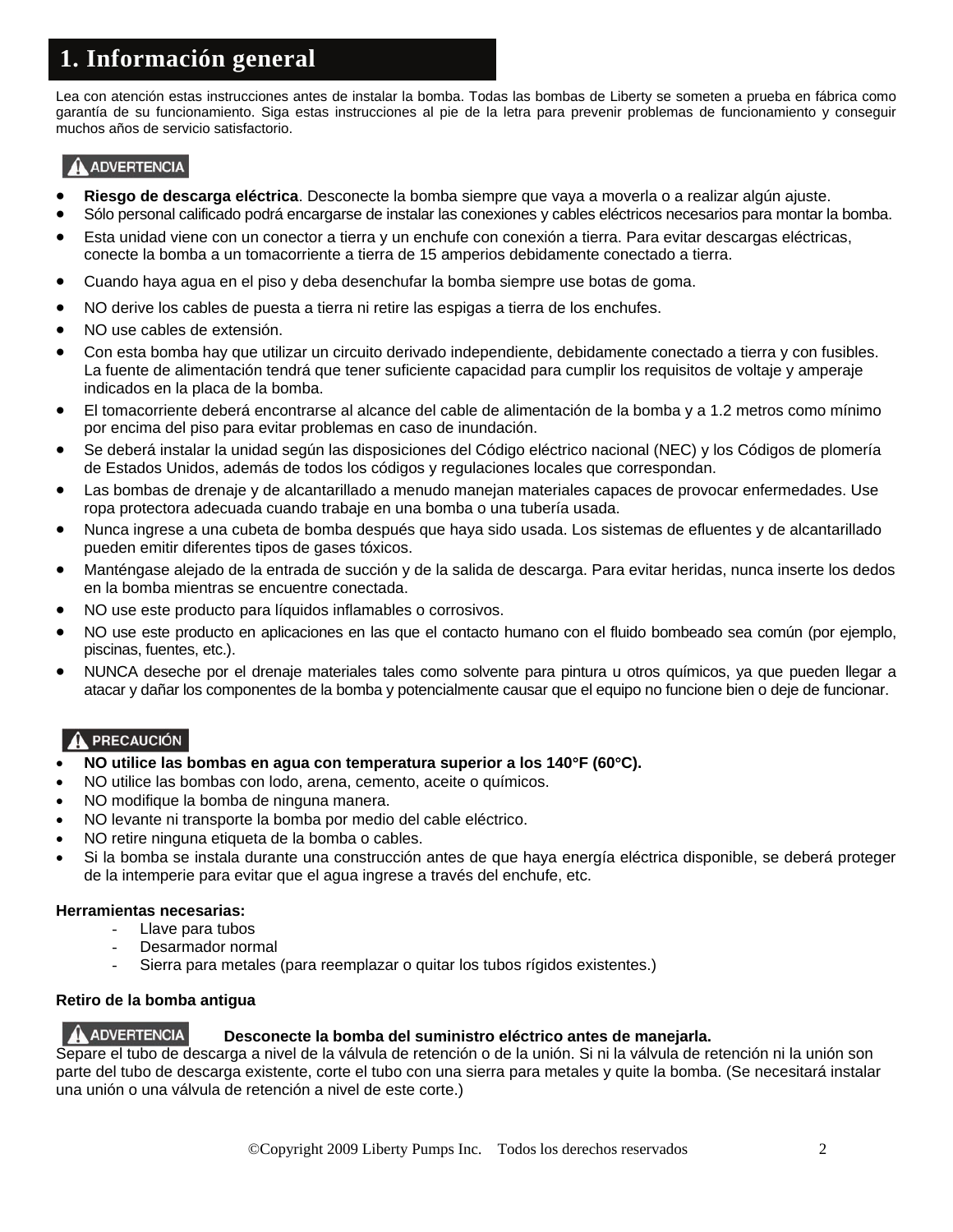| <b>ESPECIFICACIONES DEL MODELO</b> |                         |              |              |                          |                                  |                                                                                                    |                                |                                               |
|------------------------------------|-------------------------|--------------|--------------|--------------------------|----------------------------------|----------------------------------------------------------------------------------------------------|--------------------------------|-----------------------------------------------|
| <b>Modelo</b>                      | <b>HP</b>               | <b>Volts</b> | Fase         | Amps a<br>carga<br>total | <b>Tratamiento</b><br>de sólidos | Desagüe rosca<br>hembra FNPT                                                                       | <b>Automático</b><br>o manual* | <b>Altura total</b><br>con válvula<br>cerrada |
| LE41A                              | 4/10                    | 115          | $\mathbf{1}$ | 12                       | 5.08 cm (2 plg.)                 | 5.08 cm (2 plg.)                                                                                   | Automática                     | 5.79 m (19 pies)                              |
| *LE41M                             | 4/10                    | 115          | $\mathbf{1}$ | 12                       | 5.08 cm (2 plg.)                 | 5.08 cm (2 plg.)                                                                                   | Manual*                        | 5.79 m (19 pies)                              |
| LE51A                              | 1/2                     | 115          | $\mathbf{1}$ | 12                       | 5.08 cm (2 plg.)                 | 5.08 cm (2 plg.)                                                                                   | Automática                     | 7.62 m (25 pies)                              |
| *LE51M                             | 1/2                     | 115          | 1            | 12                       | 5.08 cm (2 plg.)                 | 5.08 cm (2 plg.)                                                                                   | Manual*                        | 7.62 m (25 pies)                              |
| LE52A                              | 1/2                     | 208-230      | 1            | 6.8                      | 5.08 cm (2 plg.)                 | 5.08 cm (2 plg.)                                                                                   | Automática                     | 7.62 m (25 pies)                              |
| *LE52M                             | 1/2                     | 208-230      | $\mathbf{1}$ | 6.8                      | 5.08 cm (2 plg.)                 | 5.08 cm (2 plg.)                                                                                   | Manual*                        | 7.62 m (25 pies)                              |
| LE71A                              | 3/4                     | 115          | $\mathbf{1}$ | 12                       | 5.08 cm (2 plg.)                 | 5.08 ó 7.62 cm (2 ó 3 plg.)                                                                        | Automática                     | 8.53 m (28 pies)                              |
| *LE71M                             | 3/4                     | 115          | 1            | 12                       | 5.08 cm (2 plg.)                 | 5.08 ó 7.62 cm (2 ó 3 plg.)                                                                        | Manual*                        | 8.53 m (28 pies)                              |
| LE72A                              | 3/4                     | 208-230      | 1            | 6                        | 5.08 cm (2 plg.)                 | 5.08 ó 7.62 cm (2 ó 3 plg.)                                                                        | Automática                     | 8.53 m (28 pies)                              |
| *LE72M                             | 3/4                     | 208-230      | $\mathbf{1}$ | 6                        | 5.08 cm (2 plg.)                 | 5.08 ó 7.62 cm (2 ó 3 plg.)                                                                        | Manual*                        | 8.53 m (28 pies)                              |
| *LE73M                             | 3/4                     | 208-230      | 3            | 4.1                      | 5.08 cm (2 plg.)                 | 5.08 ó 7.62 cm (2 ó 3 plg.)                                                                        | Manual*                        | 8.53 m (28 pies)                              |
| *LE74M                             | 3/4                     | 440-480      | 3            | 2.1                      | 5.08 cm (2 plg.)                 | 5.08 ó 7.62 cm (2 ó 3 plg.)                                                                        | Manual*                        | 8.53 m (28 pies)                              |
| <b>LE102A</b>                      | $\mathbf{1}$            | 208-230      | $\mathbf{1}$ | $\overline{7}$           | 5.08 cm (2 plg.)                 | 5.08 ó 7.62 cm (2 ó 3 plg.)                                                                        | Automática                     | 10.97 m (36 pies)                             |
| *LE102M                            | 1                       | 208-230      | $\mathbf{1}$ | $\overline{7}$           | 5.08 cm (2 plg.)                 | 5.08 ó 7.62 cm (2 ó 3 plg.)                                                                        | Manual*                        | 10.97 m (36 pies)                             |
| *LE103M                            | 1                       | 208-230      | $\sqrt{3}$   | 5.3                      | 5.08 cm (2 plg.)                 | 5.08 ó 7.62 cm (2 ó 3 plg.)                                                                        | Manual*                        | 10.97 m (36 pies)                             |
| *LE104M                            | 1                       | 440-480      | 3            | 2.5                      | 5.08 cm (2 plg.)                 | 5.08 ó 7.62 cm (2 ó 3 plg.)                                                                        | Manual*                        | 10.97 m (36 pies)                             |
| *LE105M                            | $\mathbf{1}$            | 575          | 3            | 1.9                      | 5.08 cm (2 plg.)                 | 5.08 ó 7.62 cm (2 ó 3 plg.)                                                                        | Manual*                        | 10.97 m (36 pies)                             |
|                                    |                         |              |              |                          |                                  | NOTA: las bombas de elevación Serie LEH 100 requieren una altura mínima de 4.57 m (15 pies).       |                                |                                               |
| LEH102A                            | $\mathbf{1}$            | 208-230      | $\mathbf{1}$ | 12                       | 5.08 cm (2 plg.)                 | 5.08 ó 7.62 cm (2 ó 3 plg.)                                                                        | Automática                     | 16.15 m (53 pies)                             |
| *LEH102M                           | 1                       | 208-230      | $\mathbf{1}$ | 12                       | 5.08 cm (2 plg.)                 | 5.08 ó 7.62 cm (2 ó 3 plg.)                                                                        | Manual*                        | 16.15 m (53 pies)                             |
| *LEH103M                           | 1                       | 208-230      | 3            | 9                        | 5.08 cm (2 plg.)                 | 5.08 ó 7.62 cm (2 ó 3 plg.)                                                                        | Manual*                        | 16.15 m (53 pies)                             |
| *LEH104M                           | 1                       | 440-480      | 3            | 4.5                      | 5.08 cm (2 plg.)                 | 5.08 ó 7.62 cm (2 ó 3 plg.)                                                                        | Manual*                        | 16.15 m (53 pies)                             |
| *LEH105M                           | $\mathbf{1}$            | 575          | 3            | 3.3                      | 5.08 cm (2 plg.)                 | 5.08 ó 7.62 cm (2 ó 3 plg.)                                                                        | Manual*                        | 16.15 m (53 pies)                             |
|                                    |                         |              |              |                          |                                  | NOTA: las bombas de elevación Serie LEH 150 y 200 requieren una altura mínima de 6.09 m (20 pies). |                                |                                               |
| LEH152A                            | 1.5                     | 208-230      | $\mathbf{1}$ | 15                       | 5.08 cm (2 plg.)                 | 5.08 ó 7.62 cm (2 ó 3 plg.)                                                                        | Automática                     | 21.34 m (70 pies)                             |
| *LEH152M                           | 1.5                     | 208-230      | $\mathbf{1}$ | 15                       | 5.08 cm (2 plg.)                 | 5.08 ó 7.62 cm (2 ó 3 plg.)                                                                        | Manual*                        | 21.34 m (70 pies)                             |
| *LEH153M                           | 1.5                     | 208-230      | 3            | 10.6                     | 5.08 cm (2 plg.)                 | 5.08 ó 7.62 cm (2 ó 3 plg.)                                                                        | Manual*                        | 21.34 m (70 pies)                             |
| *LEH154M                           | 1.5                     | 440-480      | 3            | 5.3                      | 5.08 cm (2 plg.)                 | 5.08 ó 7.62 cm (2 ó 3 plg.)                                                                        | Manual*                        | 21.34 m (70 pies)                             |
| *LEH155M                           | 1.5                     | 575          | 3            | 4.9                      | 5.08 cm (2 plg.)                 | 5.08 ó 7.62 cm (2 ó 3 plg.)                                                                        | Manual*                        | 21.34 m (70 pies)                             |
| *LEH202M                           | 2                       | 230          | 1            | 18                       | 5.08 cm (2 plg.)                 | 5.08 ó 7.62 cm (2 ó 3 plg.)                                                                        | Manual*                        | 25.30 m (83 pies)                             |
| *LEH203M                           | 2                       | 208-230      | 3            | 13.2                     | 5.08 cm (2 plg.)                 | 5.08 ó 7.62 cm (2 ó 3 plg.)                                                                        | Manual*                        | 25.30 m (83 pies)                             |
| *LEH204M                           | 2                       | 440-480      | 3            | 6.6                      | 5.08 cm (2 plg.)                 | 5.08 ó 7.62 cm (2 ó 3 plg.)                                                                        | Manual*                        | 25.30 m (83 pies)                             |
| *LEH205M                           | $\overline{\mathbf{c}}$ | 575          | 3            | $5.5\,$                  | 5.08 cm (2 plg.)                 | 5.08 ó 7.62 cm (2 ó 3 plg.)                                                                        | Manual*                        | 25.30 m (83 pies)                             |

∗ **Nota:** los modelos manuales (con el sufijo M) requieren un dispositivo o panel de control aprobado independiente para funcionar automáticamente. El funcionamiento de estos modelos dependerá del control seleccionado. Las especificaciones eléctricas del control seleccionado tendrán que corresponder con las de la bomba. Los modelos trifásicos requieren elementos de sobrecarga seleccionados o ajustados para cumplir con las instrucciones del panel o control.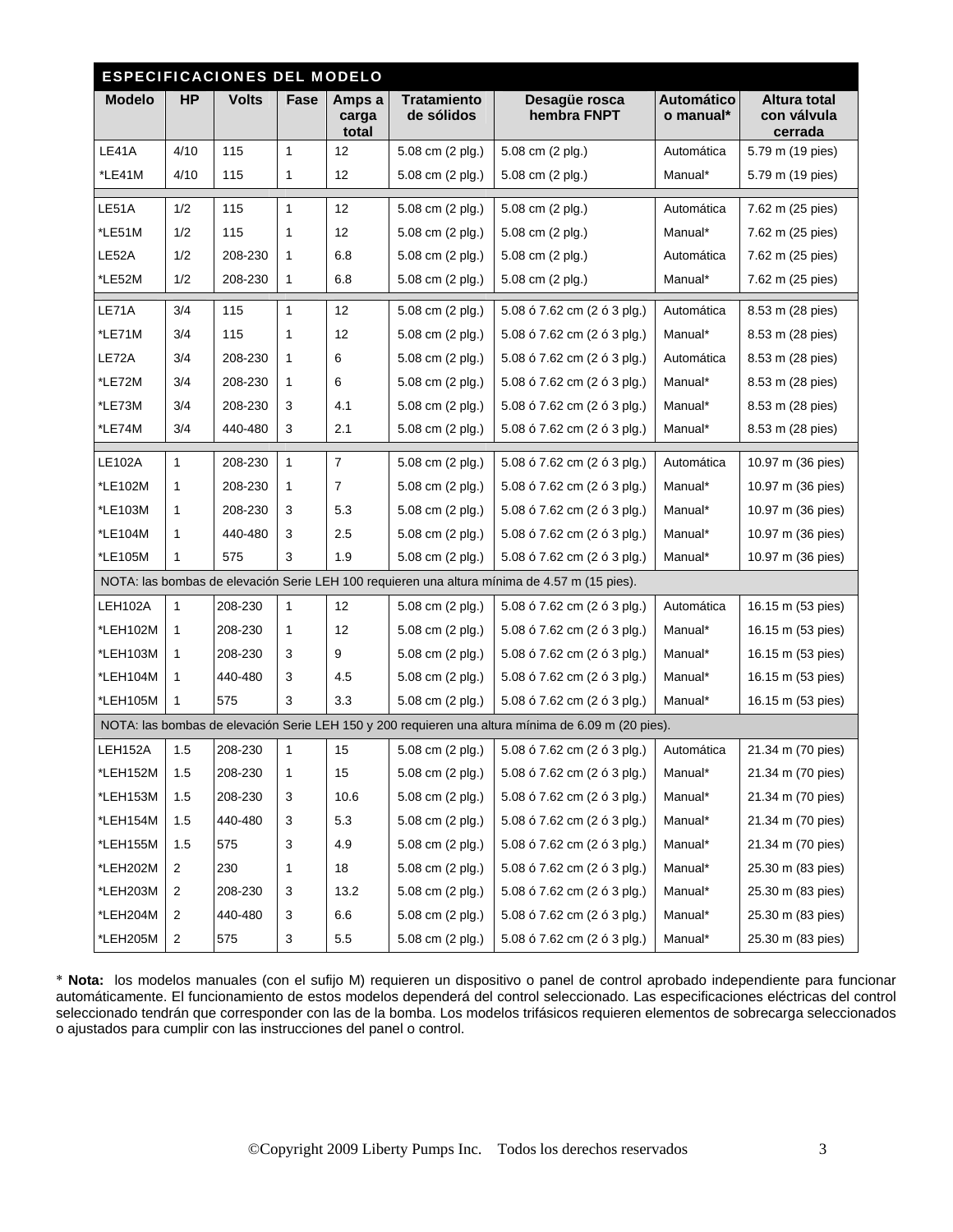### **Si ya se instaló la cubeta, se puede provide a la cubeta provide a la cubeta a la cubeta de la bomba. a la cubeta de la bomba. a la cubeta de la bomba. a la cubeta de la bomba. a la cubeta de la bomba.**

La cubeta que se usa con sistemas efluentes y de saneamiento tiene que estar sellada y ventilada de acuerdo a los códigos de sanidad y fontanería. La bomba no se deberá instalar en un lugar clasificado como peligroso por el código eléctrico nacional (NEC) de Estados Unidos, ANSI/NFPA 70. El diámetro mínimo es de 5.48 m (18 pies) y la profundidad de 60.96 cm (24 plg.). (Estos son los requisitos mínimos. Los códigos locales y el número de accesorios instalados en el sistema deberán servir de guía para decidir si se necesita una cubeta mayor en ambos tipos de aplicaciones. Diríjase a las autoridades locales o a Liberty Pumps si necesita confirmar el tamaño de cubeta que necesita.) La instalación se deberá realizar a una profundidad suficiente para que todas las cañerías estén por debajo de la línea de penetración de la helada. Si esto no fuera posible, desmonte la válvula de retención y modifique el tamaño de la cubeta o ajuste el diferencial de la bomba para acomodar el contraflujo adicional.

- A. **Excavación:** excave un hoyo tan pequeño como sea posible, dejando un espacio libre de alrededor de 20.32 cm (8 plg.) como mínimo alrededor del tanque. No coloque la cubeta en contacto directo con rocas ni objetos cortantes. Instale gravilla fina de 0.31-1.90 cm (1/8-3/4 plg.) o piedra pulverizada fina y lavada de 0.31-1.27 cm (1/8-1/2 plg.) entre la cubeta y las paredes del hoyo. No utilice arena ni tierra del suelo como relleno. Compacte la superficie sobre la que se asentará la cubeta para que quede sólida y nivelada y pueda soportar el peso de la misma.
- B. **Conexión de la tubería de admisión y relleno inicial:** instale gravilla fina de 0.31-1.90 cm (1/8-3/4 plg.) o piedra pulverizada fina y lavada de 0.31-1.27 cm (1/8-1/2 plg.) alrededor del fondo de la cubeta para sujetarla en su sitio. No utilice arena ni tierra del suelo como relleno. Instale las tuberías de admisión que necesite su modelo de cubeta.
	- **Serie Liberty P370 y P380:** las cubetas de la Serie Liberty P370 y P380 tienen una admisión de 10.16 cm (4 plg.) a un lado del tanque. Está hecha para conectar manguitos sin boca de admisión de 10.16 cm. Conecte la línea de drenaje por gravedad de los accesorios a esta admisión.
	- **Otras cubetas:** otras cubetas Liberty llevan una boca de calafateo o una arandela para tuberías. Con las bocas de admisión se utiliza material de calafateo o guarniciones de caucho, mientras que la tubería se conecta directamente en el caso de la arandela. Conecte la línea de drenaje por gravedad de los accesorios a esta admisión. (Existen otros tamaños de admisión. Consulte con la fábrica.)
- C. **Relleno final:** el relleno no debe contener rocas, terrones y otros objetos foráneos. Sólo se recomienda usar gravilla fina de 0.31- 1.90 cm (1/8-3/4 plg.) o piedra pulverizada fina y lavada de 0.31-1.27 cm (1/8-1/2 plg.). No utilice arena ni tierra del suelo como relleno. Forme un ligero montículo con el relleno y deje que se asiente naturalmente. Deberá dejarse acceso a la tapa para tareas de mantenimiento y servicio.

 **No ejerza una presión excesiva ni trabaje con equipo pesado encima del material de relleno, ya que esto podría hacer colapsar el tanque.** 

## **3. Instalación de la bomba**

**PRECAUCIÓN** 

En el caso de una bomba trifásica, compruebe que la rotación vaya en la dirección correcta antes de instalarla en la cubeta. (Fig. 1).



**Fig. 1 – Rotación correcta del rotor, modelos trifásicos**

Si se trata de una bomba trifásica, compruebe que la rotación vaya en la dirección correcta antes de instalarla en la cubeta. Invierta dos de los tres conectadores de alimentación de la bomba para cambiar la rotación. Marque los cables después de la instalación para poder volver a conectarlos.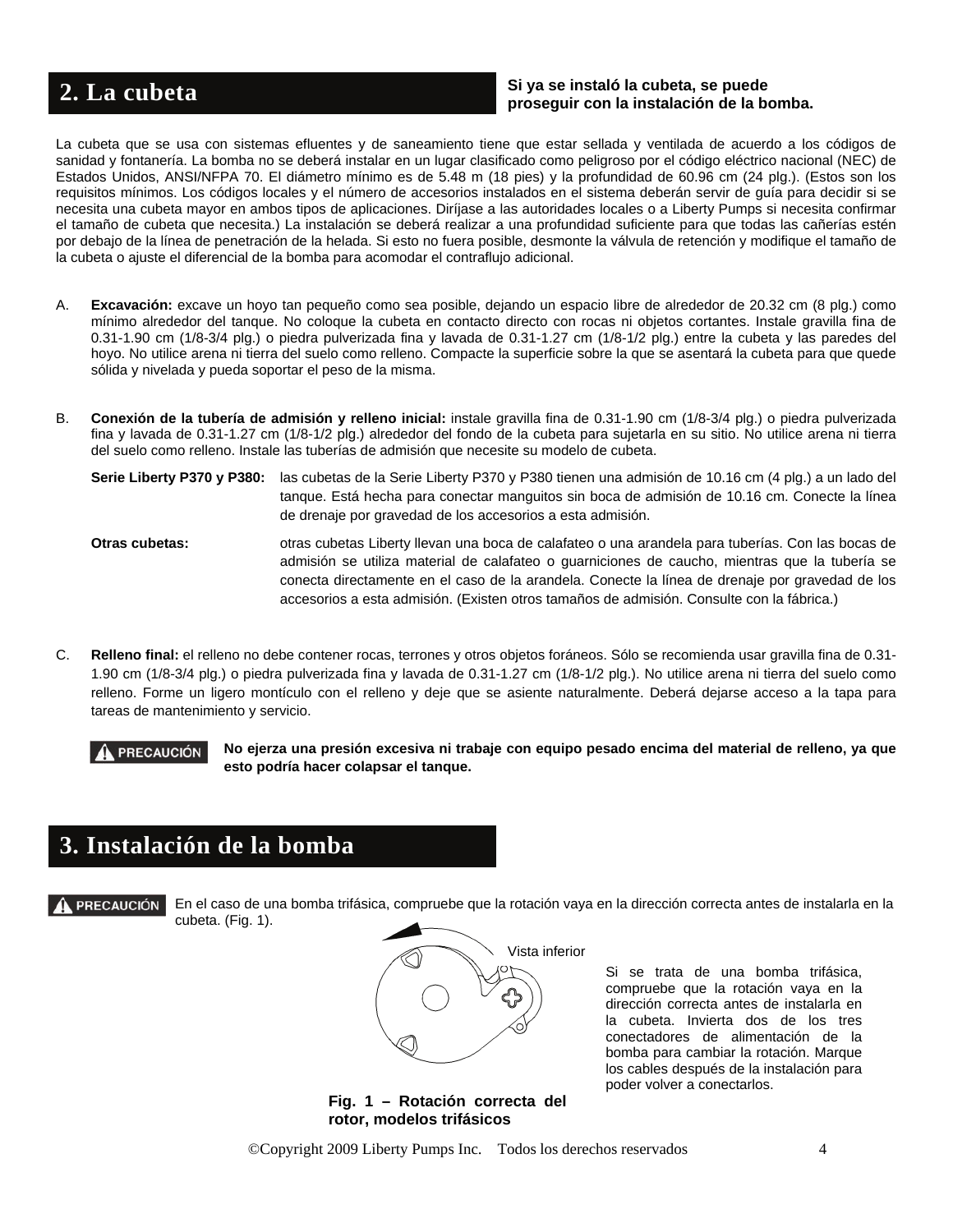Los sistemas de saneamiento preensamblados de Liberty vienen con la bomba ya montada en la cubeta. La tubería, o tuberías, de desagüe ya sale de la tapa y se puede conectar de inmediato a la línea de desagüe. Si su sistema está preensamblado, se puede saltar los pasos A y B que siguen a continuación.

- A. **Sistemas simples (una bomba) (Fig. 2):** instale la bomba de forma que haya espacio suficiente entre las paredes de la cubeta y el flotador. Si se va a utilizar un flotador o dispositivo de control siga las instrucciones que lo acompañan. El nivel mínimo de apagado de la bomba no se debe fijar por debajo de los 15.24 cm (6 plg.). Conecte la tubería de desagüe a la salida roscada de la bomba. **IMPORTANTE: no reduzca el tamaño de la tubería de desagüe por debajo del tamaño de la salida de la bomba.** En las bombas de saneamiento no debe ser inferior a 5.08 cm (2 plg.). En ciertos casos hará falta aumentar el tamaño de la tubería para reducir las pérdidas por fricción. Comuníquese con Liberty Pumps o con una persona calificada si tiene alguna pregunta sobre el tamaño de la tubería y el caudal. Monte la tapa en la cubeta y séllela bien. (Esta es sólo la instalación recomendada. Pueden presentarse variaciones.)
- B. **Sistemas dúplex (dos bombas) (vea la Fig. 3):** coloque ambas bombas en el fondo de la cubeta. El control de dúplex incluye 3 ó 4 flotadores conectados a una de las tuberías de desagüe o a una varilla independiente colgada de la tapa. Siga las instrucciones del control dúplex. El nivel mínimo de apagado de la bomba no se debe fijar por debajo de los 15.24 cm (6 plg.). Los flotadores tienen que poder moverse libremente. Conecte una tubería de desagüe distinta a cada bomba. **IMPORTANTE: no reduzca el tamaño de la tubería de desagüe por debajo del tamaño de la salida de la bomba.** En las bombas de saneamiento no debe ser inferior a 5.08 cm (2 plg.). En ciertos casos hará falta aumentar el tamaño de la tubería para reducir las pérdidas por fricción. Comuníquese con Liberty Pumps o con una persona calificada si tiene alguna pregunta sobre el tamaño de la tubería y el caudal. Para evitar el reciclaje de líquidos en instalaciones dúplex, habrá que instalar una válvula de retención en cada línea de desagüe antes de unir los dos desagües en una línea común. Estas válvulas se pueden instalar dentro o fuera de la cubeta dependiendo del tamaño de esta última. Instale las tapas de la cubeta y séllelas apropiadamente.



**Fig. 3 – Instalación típica de un sistema dúplex Esta es sólo la instalación recomendada. Pueden presentarse variaciones.**



**Fig. 2 – Instalación típica de un sistema simple**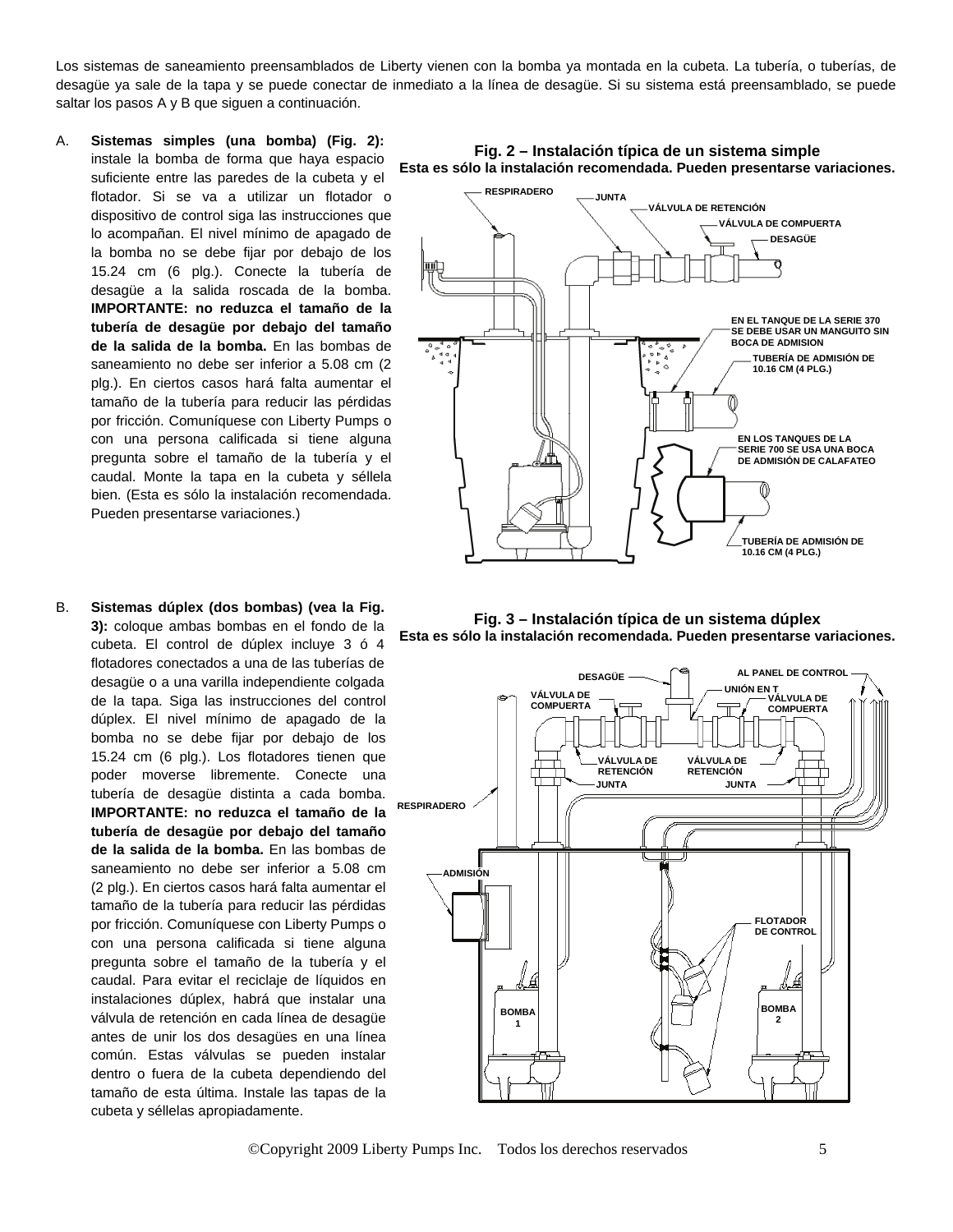- C. **Instalación del resto del desagüe (simple):** cuando haya instalado y sellado la tapa, instale el resto del desagüe. La junta se deberá ubicar encima de la tapa para facilitar el desmontaje de la bomba si fuera necesario. Se recomienda instalar una válvula de retención después de la junta para evitar contraflujos después de un ciclo de bombeo. A continuación de la válvula de retención se deberá instalar una válvula de compuerta para poder limpiar periódicamente la de retención y desmontar la bomba. El resto del desagüe deberá ser tan corto como sea posible con el mínimo número de giros para evitar la pérdida de carga por rozamiento. El desagüe no se deberá restringir por debajo de los 5.08 cm (2 plg.) en sistemas de saneamiento. En algunos casos se requerirán tuberías más anchas para evitar las pérdidas de carga por rozamiento en trayectos largos. Comuníquese con Liberty Pumps o con una persona calificada si tiene alguna pregunta sobre el tamaño de la tubería y el caudal. **Ventilación:** en la parte superior de la tapa hay una conexión que se debe conectar con una tubería a la tubería de ventilación del edificio o extenderse al exterior con su propia tubería. El tamaño de la tubería de ventilación deberá cumplir los códigos locales, pero nunca podrá ser inferior al tamaño del desagüe. **Las bombas de las Series LE y LEH llevan un purgador para evitar barreras de aire. Es normal que salga una pequeña cantidad de agua pulverizada por este orificio cuando la bomba está en funcionamiento.**
- D. **Instalación del resto del desagüe (dúplex):** las juntas y los conectadores flexibles se deben instalar encima de la cubierta en cada desagüe para facilitar el desmotaje de la bomba si es necesario. Se deben instalar válvulas de charnela de flujo libre en cada desagüe después de la junta y antes de la válvula de compuerta para evitar contraflujos de líquido o gas. Para evitar que el líquido de una bomba pase a la otra, será necesario instalar una válvula de retención en cada desagüe antes de unirlos en una línea común. A continuación de la válvula de retención se deberá instalar una válvula de compuerta para poder limpiar periódicamente la de retención y desmontar la bomba. El resto del desagüe deberá ser tan corto como sea posible con el mínimo número de giros para evitar la pérdida de carga por rozamiento. El desagüe no se deberá restringir por debajo de los 5.08 cm (2 plg.) en sistemas de saneamiento. En algunos casos se requerirán tuberías más anchas para evitar las pérdidas de carga por rozamiento en trayectos largos. Comuníquese con Liberty Pumps o con una persona calificada si tiene alguna pregunta sobre el tamaño de la tubería y el caudal.

**Ventilación:** en la parte superior de la unidad hay una conexión para la tubería de ventilación. Esta tubería se deberá conectar a la ventilación del edificio o extenderse al exterior con su propia tubería. El tamaño de la tubería de ventilación deberá cumplir los códigos locales, pero nunca podrá ser inferior al tamaño del desagüe. **Las bombas de las Series LE y LEH llevan un purgador para evitar barreras de aire. Es normal que salga una pequeña cantidad de agua pulverizada por este orificio cuando la bomba está en funcionamiento.**

### **4. Servicio eléctrico y operación**

### A ADVERTENCIA

- **Riesgo de electrocución.** Desenchufe la bomba siempre que vaya a moverla o a realizar algún ajuste.
- Sólo personal calificado podrá encargarse de instalar las conexiones y cables eléctricos necesarios para montar la bomba.
- Esta unidad lleva un conector a tierra y un enchufe tomacorriente con conexión a tierra. Para reducir el riesgo de electrocución, el conector de puesta a tierra tiene que estar conectado a un panel de control a tierra o si lleva un enchufe a tierra tendrá que enchufarse a un tomacorrientes conectado a tierra.
- NO derive los cables de puesta a tierra ni retire las espigas a tierra de los enchufes.
- NO quite el cordón ni la protección contra tirones, y no conecte canal para cables a la bomba.
- NO use cables prolongadores.
- Con esta bomba hay que utilizar un circuito derivado independiente conectado a tierra y fusibleado. La fuente de potencia tendrá que tener suficiente capacidad para cumplir los requisitos de tensión e intensidad del motor, indicados en la placa de la bomba.
- El tomacorrientes o panel deberá encontrarse al alcance del cable de potencia de la bomba y a 1.20 metros (4 pies) como mínimo por encima del piso para evitar problemas en caso de inundación.
- Se deberá instalar la unidad según las disposiciones del código eléctrico nacional (NEC) de Estados Unidos y todos los códigos y regulaciones locales que correspondan.

**Todos los modelos A de la Serie LE** (bombas automáticas) vienen equipados con un interruptor de flotador montado en la bomba misma. Estos modelos llevan dos cables: uno al interruptor de flotador y el otro **Fig. 4 Enchufe en cascada.**



©Copyright 2009 Liberty Pumps Inc. Todos los derechos reservados 6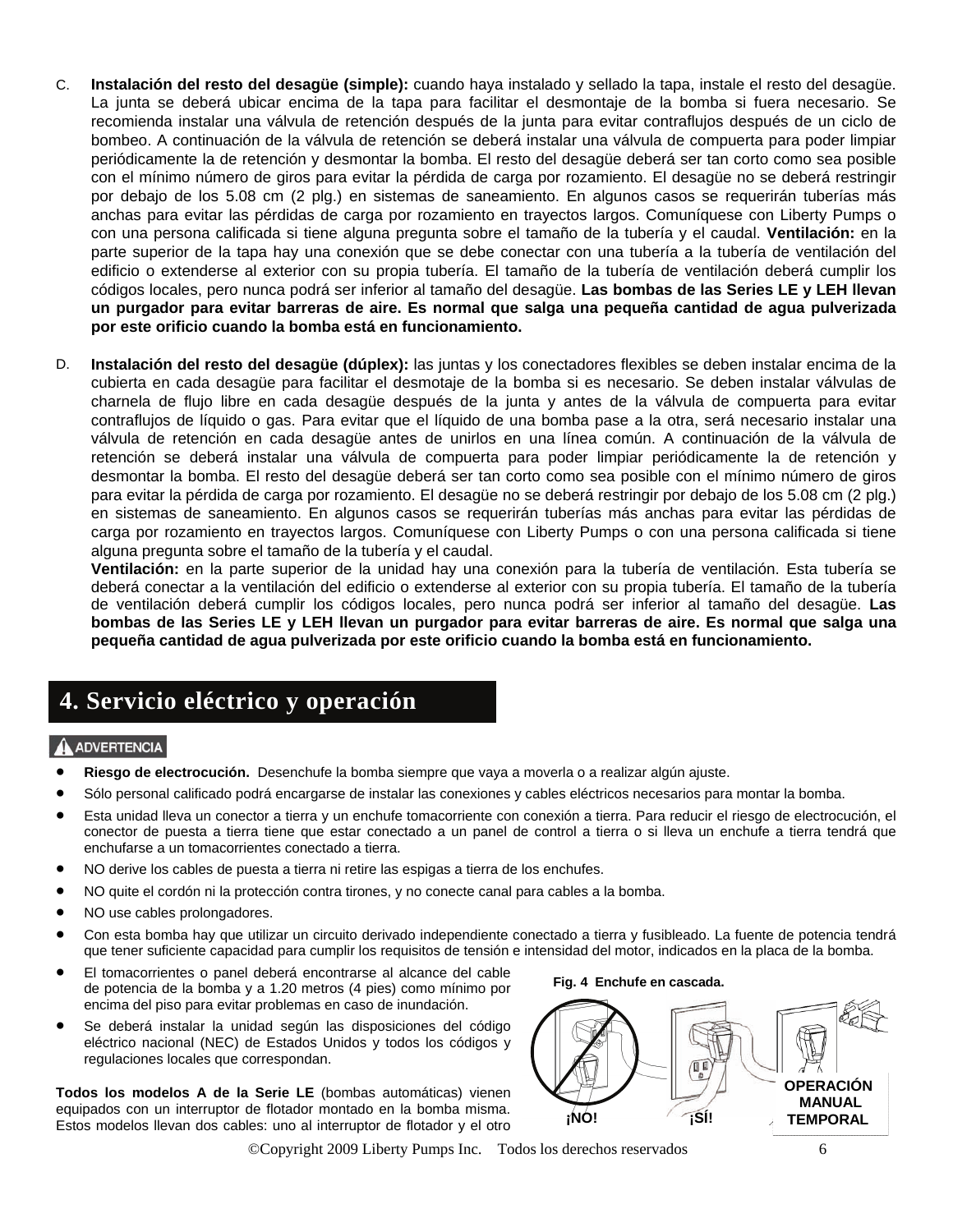al motor. El cable del interruptor lleva un interruptor en serie, o cascada, en el que se puede enchufar el cable del motor (vea la Fig. 4). Esto permite la operación manual de la bomba.

**Si se quiere activar la operación automática** con el interruptor de Liberty, se deberán interconectar los dos cables y enchufarse a un tomacorrientes con toma a tierra y fusibleado independiente y el amperage apropiado para su modelo. (Consulte la Sección 1, Información general, o la placa de la bomba para informarse de las especificaciones eléctricas de su modelo.) Ambos cables llevan enchufes de 3 espigas y se deben enchufar en un tomacorrientes trifilar con toma a tierra. NO DESMONTE LAS ESPIGAS A TIERRA.

**Si se prefiere la operación manual**, o falla el interruptor, el cable de la bomba se puede separar y enchufar en un tomacorrientes, evitando de esta manera el interruptor. Las bombas unifase de 208-230V sólo se deben operar sin el flotador con un disyuntor o panel de desconexión. No deje que la bomba funcione en seco por períodos prolongados.

El nivel de encendido de los modelos A de la Serie LE es de entre 30.48 y 40.64 cm. (12 a 16 plg.) por encima del fondo de la cubeta. El nivel de apagado es de 15.24 cm ( 6 plg.) por encima del fondo de la cubeta. Para obtener otros diferenciales de bombeo se puede amarrar el cable del interruptor a la tubería de desagüe. NOTA: se requiere un cable de 8.89 cm (3.5 plg.) desde el punto de amarre hasta la superficie superior del flotador para que el interruptor funcione correctamente. Si se va a utilizar un diferencial distinto al de fábrica, se deberá ajustar de forma que la bomba se apague cuando queden 15.24 cm (6 plg.) como mínimo de líquido en la cubeta para que el rotor permanezca sumergido en todo momento.

**Las bombas de la Serie LE con la designación M** son modelos manuales sin interruptor. Funcionan con un control de nivel de líquido o control de motor aprobado con el valor nominal correcto que corresponda con la entrada del motor en amperios a carga total. Los modelos trifásicos requieren un control de motor aprobado que corresponda con la entrada del motor en amperios a carga total con elementos de sobrecarga seleccionados o ajustados según las instrucciones del control.

**Operación automática con dispositivos de control opcionales:** si la bomba va a funcionar con un panel de control simple o doble u otro dispositivo de control opcional, siga las instrucciones de instalación del control en cuestión y establezca las conexiones eléctricas indicadas. Algunos modelos pueden funcionar sin un control independiente. Las bombas unifase de 208-230V sólo se deben operar sin el flotador con un disyuntor o panel de desconexión. No deje que la bomba funcione en seco por períodos prolongados.

**Modelos A y M de la Serie LE:** si la bomba va a estar cableada directamente a un dispositivo de control o caja de conexión y se hace necesario retirar los enchufes, la labor la deberá llevar a cabo un electricista certificado según el código eléctrico nacional de Estados Unidos y los códigos locales. Vea la fig. 5 para informarse

del cableado directo de bombas unifase automáticas .

En instalaciones de 208-230V, uno de los extremos de la línea que va a la bomba siempre lleva energía, aunque el flotador no esté encendido. Instale un desconectador bipolar cerca de la bomba para evitar riesgos.



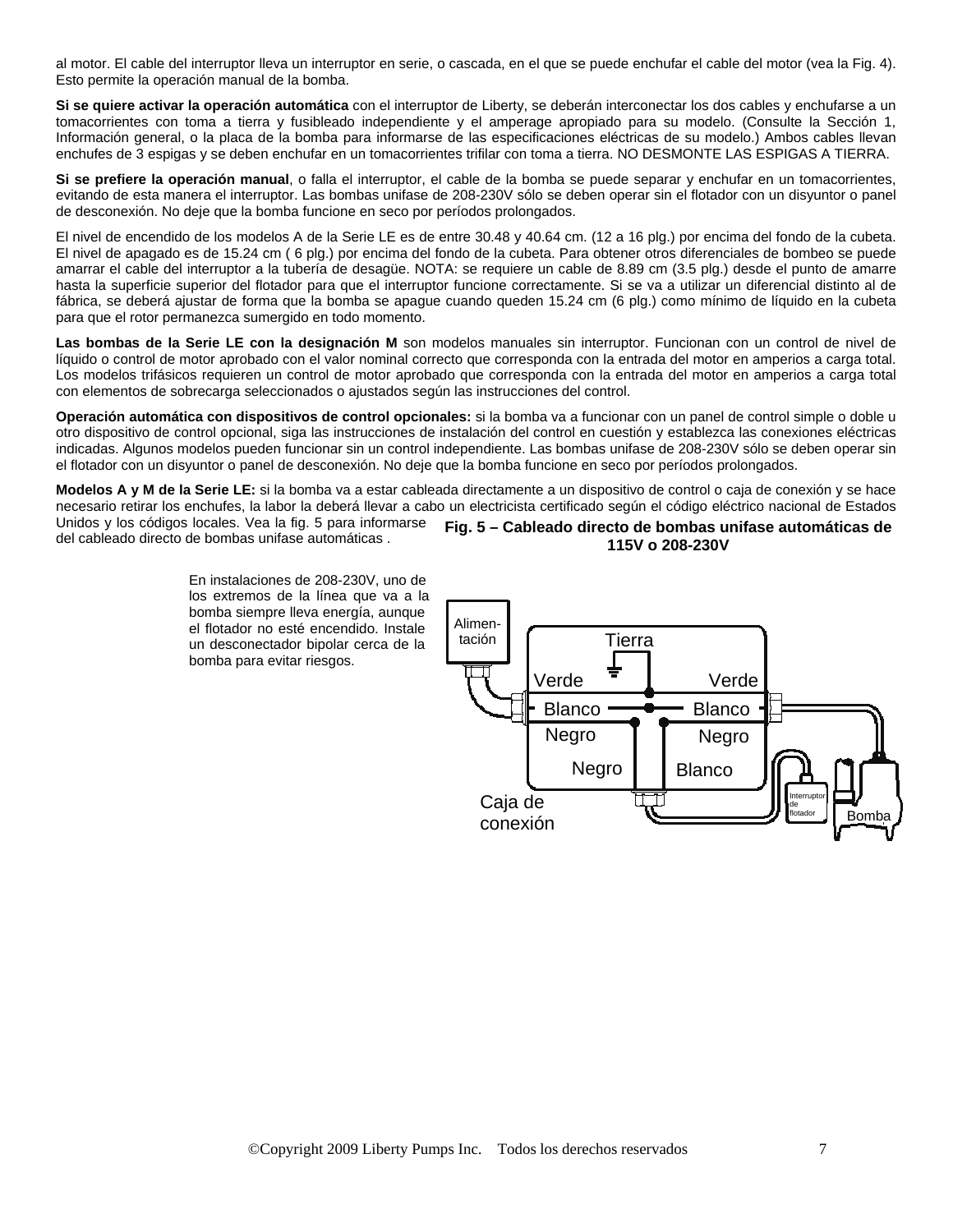# **5. Mantenimiento y diagnóstico de problemas**

### AADVERTENCIA

∗

**Riesgo de electrocución.** Desenchufe la bomba siempre que vaya a moverla o a realizar algún ajuste.

| <b>Problema</b>                                 | Causa                                                                                                                                                         | Solución                                                                                                                                                                |
|-------------------------------------------------|---------------------------------------------------------------------------------------------------------------------------------------------------------------|-------------------------------------------------------------------------------------------------------------------------------------------------------------------------|
|                                                 | Se ha fundido un fusible o el flujo<br>$\bullet$<br>eléctrico se ha visto interrumpido<br>de algún otro modo; tensión<br>incorrecta.                          | Compruebe que la bomba esté enchufada.<br>Haga que un electricista compruebe que todos<br>los cables estén correctamente conectados y<br>la capacidad sea la necesaria. |
| La bomba no<br>funciona.                        | El interruptor no puede cambiar a la<br>$\bullet$<br>posición de encendido por culpa de<br>una interferencia con el lateral del<br>tanque u otra obstrucción. | Coloque la bomba o el interruptor de forma que<br>pueda funcionar libremente.                                                                                           |
|                                                 | Líquido insuficiente.                                                                                                                                         | El líquido debe subir lo suficiente como para<br>activar el interruptor.                                                                                                |
|                                                 | Interruptor defectuoso.<br>$\bullet$                                                                                                                          | • Reemplace el interruptor.                                                                                                                                             |
| La bomba no se<br>apaga.                        | El interruptor no puede cambiar a la<br>$\bullet$<br>posición de apagado por culpa de<br>una interferencia con el lateral del<br>tanque u otra obstrucción.   | Coloque la bomba o el interruptor de forma que<br>$\bullet$<br>pueda funcionar libremente.                                                                              |
|                                                 | Interruptor defectuoso.<br>$\bullet$                                                                                                                          | • Reemplace el interruptor.                                                                                                                                             |
|                                                 | El desagüe está atascado.<br>$\bullet$                                                                                                                        | Compruebe que no haya atascos en la línea de<br>desagüe, como puede ser hielo si la ínea pasa<br>por áreas frías.                                                       |
|                                                 | Compruebe que la válvula no se<br>$\bullet$<br>haya quedado cerrada o esté<br>instalada al revés.                                                             | Saque la válvula de retención y asegúrese de<br>$\bullet$<br>que funciona sin impedimentos y fue instalada<br>correctamente.                                            |
| La bomba funciona<br>o zumba pero no<br>bombea. | La válvula de compuerta/bola<br>$\bullet$<br>está cerrada.                                                                                                    | Abra la válvula de compuerta o de bola.<br>$\bullet$                                                                                                                    |
|                                                 | La elevación total es superior a la<br>$\bullet$<br>capacidad de la bomba.                                                                                    | · Dirija las tuberías a una altura inferior. Si esto<br>no es posible, necesitará adquirir otra bomba<br>de mayor capacidad. Consulte con la fábrica.                   |
|                                                 | El rotor de la bomba está atascado<br>$\bullet$<br>o la cubierta de voluta está<br>taponada.                                                                  | *Saque la bomba de la cubeta. Separe la base<br>$\bullet$<br>de la bomba y limpie la zona que rodea al<br>rotor. Monte la bomba y vuélvala a instalar.                  |
| La bomba se pone a<br>funcionar cuando la       | No hay instalada una válvula de<br>$\bullet$<br>retención, se queda abierta o tiene<br>una fuga.                                                              | Saque la válvula de retención y asegúrese de<br>$\bullet$<br>que funciona sin impedimentos y fue instalada<br>correctamente.                                            |
| maquinaria no está<br>en uso.                   | Las piezas gotean.<br>٠                                                                                                                                       | Repare las piezas para eliminar las fugas.<br>٠                                                                                                                         |
|                                                 | Material foráneo en la cavidad<br>$\bullet$<br>del rotor.                                                                                                     | *Saque la bomba de la cubeta. Separe la base<br>$\bullet$<br>de la bomba y limpie la zona que rodea al<br>rotor. Monte la bomba y vuélvala a instalar.                  |
| La bomba hace                                   | Rotor roto.                                                                                                                                                   | La fábrica le puede informar sobre cómo<br>$\bullet$<br>reemplazar el rotor.                                                                                            |
| demasiado ruido.                                | Cojinetes desgastados.<br>٠                                                                                                                                   | Envíe la bomba a reparar a la fábrica o a un<br>$\bullet$<br>centro de reparación autorizado.                                                                           |
|                                                 | Las conexiones de las tuberías al<br>edificio son demasiado rígidas.                                                                                          | Cambie una parte de la línea de desagüe con<br>$\bullet$<br>una manguera o conector de caucho.                                                                          |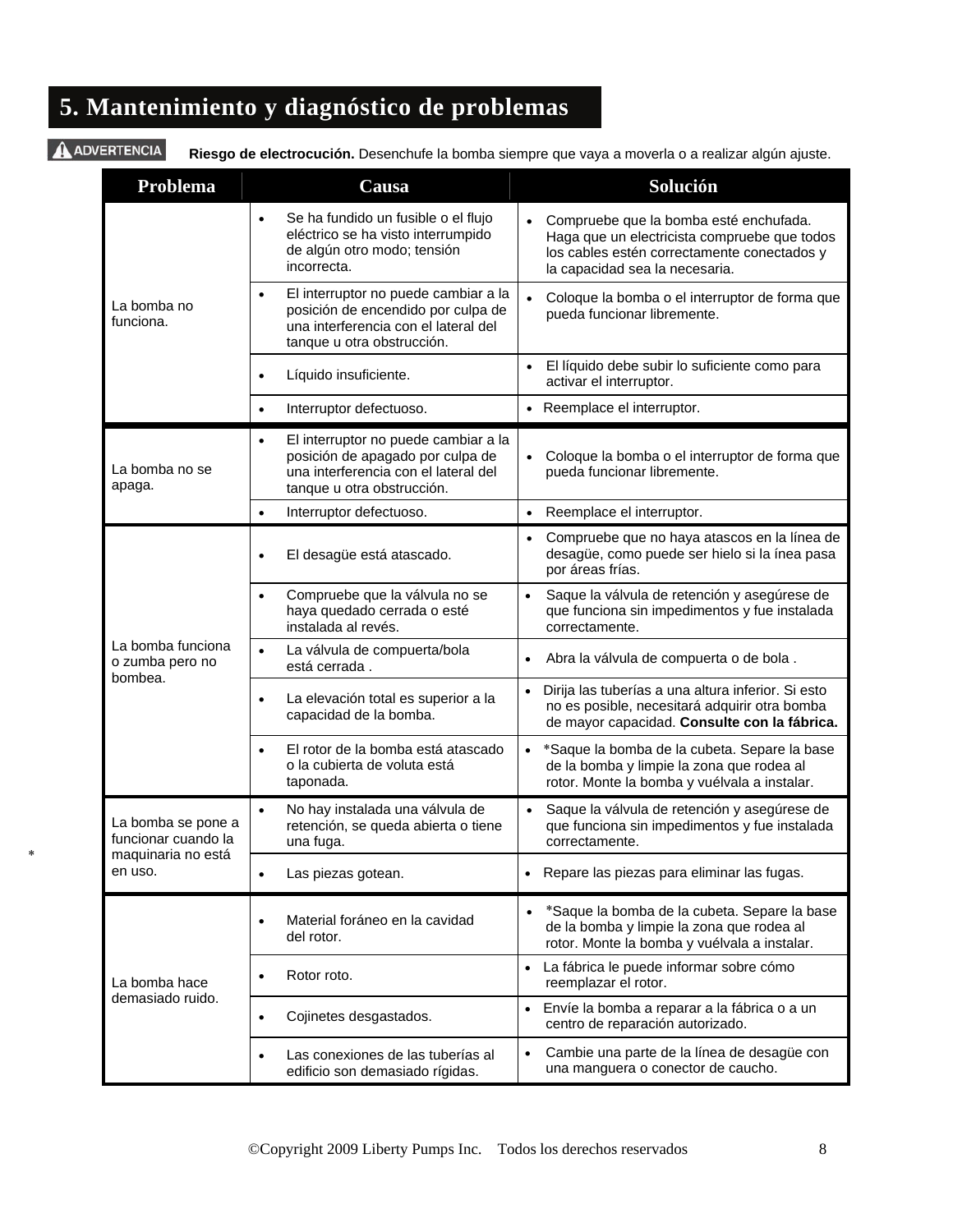### **6. Garantía limitada de 2 años**

∗**NOTA:** Liberty Pumps, Inc. no asume ninguna responsabilidad por desperfectos o lesiones resultantes del desmontaje de la bomba en el campo. Si el desmontaje de la bomba no lo lleva a cabo Liberty Pumps o uno de sus centros de servicio autorizados, la garantía quedará anulada.

Liberty Pumps, Inc. garantiza que las bombas que fabrica están libres de defectos en los materiales y la mano de obra por un período de 2 años a partir de la fecha de compra. La fecha de compra se determinará con el recibo de compra fechado, que incluya el modelo y el número de serie de la bomba. Este recibo deberá acompañar a la bomba si la fecha de devolución ocurre más de 2 años después de la fecha de fabricación (código-CODE) indicada en la placa de la unidad.

Las obligaciones del fabricante bajo esta garantía se limitarán a la reparación o el reemplazo de las piezas que el fabricante determine que son defectuosas, siempre que la pieza o el ensamblaje se devuelva con el porte pagado al fabricante o a uno de sus centros de servicio autorizados y que no se evidencie ninguna de las siguientes características, lo que supondría la anulación de la garantía.

El fabricante no tendrá obligación alguna bajo esta garantía si el producto no ha sido instalado correctamente; si ha sido desmontado, modificado, abusado o forzado; si el cordón eléctrico se ha cortado, dañado o empalmado; si se redujo el tamaño de la descarga de la bomba; si la bomba se usó con agua más caliente de la temperatura nominal, o agua con arena, cal, cemento, grava u otros elementos abrasivos; si se utilizó para bombear productos químicos o hidrocarburos; si un motor no sumergible fue sometido a exceso de humedad; o si se retiró la etiqueta con el número de serie, modelo y código. Liberty Pumps, Inc. no se hace responsable de pérdidas, daños o gastos que resulten por la instalación o uso de sus productos, o por daños emergentes, incluidos los costos de desmontar, reinstalar o transportar la unidad.

No se ofrece ninguna otra garantía expresa. Todas las garantías implícitas, incluidas las de comerciabilidad y adecuación para un propósito determinado, están limitadas a un plazo de dos años a partir la fecha de compra.

Esta garantía representa el único remedio del comprador y, siempre que se permita, se excluye toda responsabilidad por daños emergentes y fortuitos bajo toda otra garantía.



7000 Apple Tree Avenue Bergen, NY 14416 Teléfono: (800) 543-2550 Fax: (585) 494-1839 www.libertypumps.com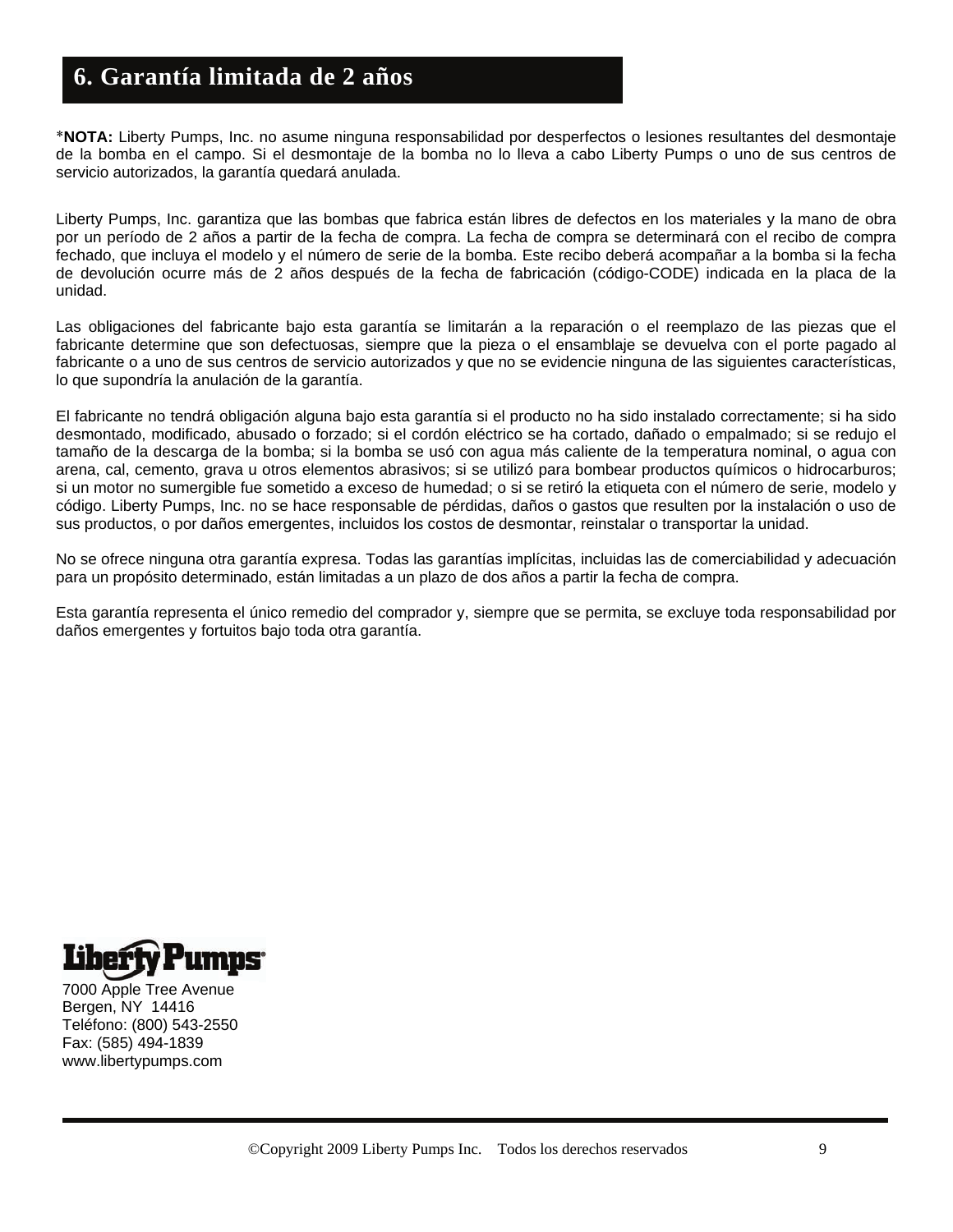

# **Manuel d'installation**  $70340001$

# **Pompes de relèvement des eaux usées, séries LE et LEH**

**\*Ne pas jeter ni perdre ce manuel.**

# **Modèles**

| Série LE40   | $4/10$ HP |
|--------------|-----------|
| Série LE50   | $1/2$ HP  |
| Série LE70   | $3/4$ HP  |
| Série LE100  | 1 HP      |
| Série LEH100 | 1 HP      |
| Série LEH150 | $1.5$ HP  |
| Série LEH200 | 2 HP      |





# **Table des matières**

- **1.)** Renseignements généraux
- **2.)** Le bassin
- **3.)** Installation
- **4.)** Entretien et fonctionnement des composants électriques
- **5.)** Entretien et dépannage
- **6.)** Garantie



7000, avenue Apple Tree Bergen (NY) 14416 Téléphone : (800) 543-2550 Télécopieur : (585) 494-1839 www.libertypumps.com



### **IMPORTANT :**

**Avant l'installation, noter les numéros de modèle, de série et de code qui figurent sur la plaque signalétique pour éventuellement s'y référer.** 

**MODÈLE \_\_\_\_\_\_\_\_\_\_\_\_\_\_\_\_\_\_\_\_\_**

**SÉRIE \_\_\_\_\_\_\_\_\_\_\_\_\_\_\_\_\_\_\_\_\_\_\_** 

**CODE \_\_\_\_\_\_\_\_\_\_\_\_\_\_\_\_\_\_\_\_\_\_** 

**DATE D'INSTALLATION \_\_\_\_\_\_\_\_\_\_\_\_\_** 

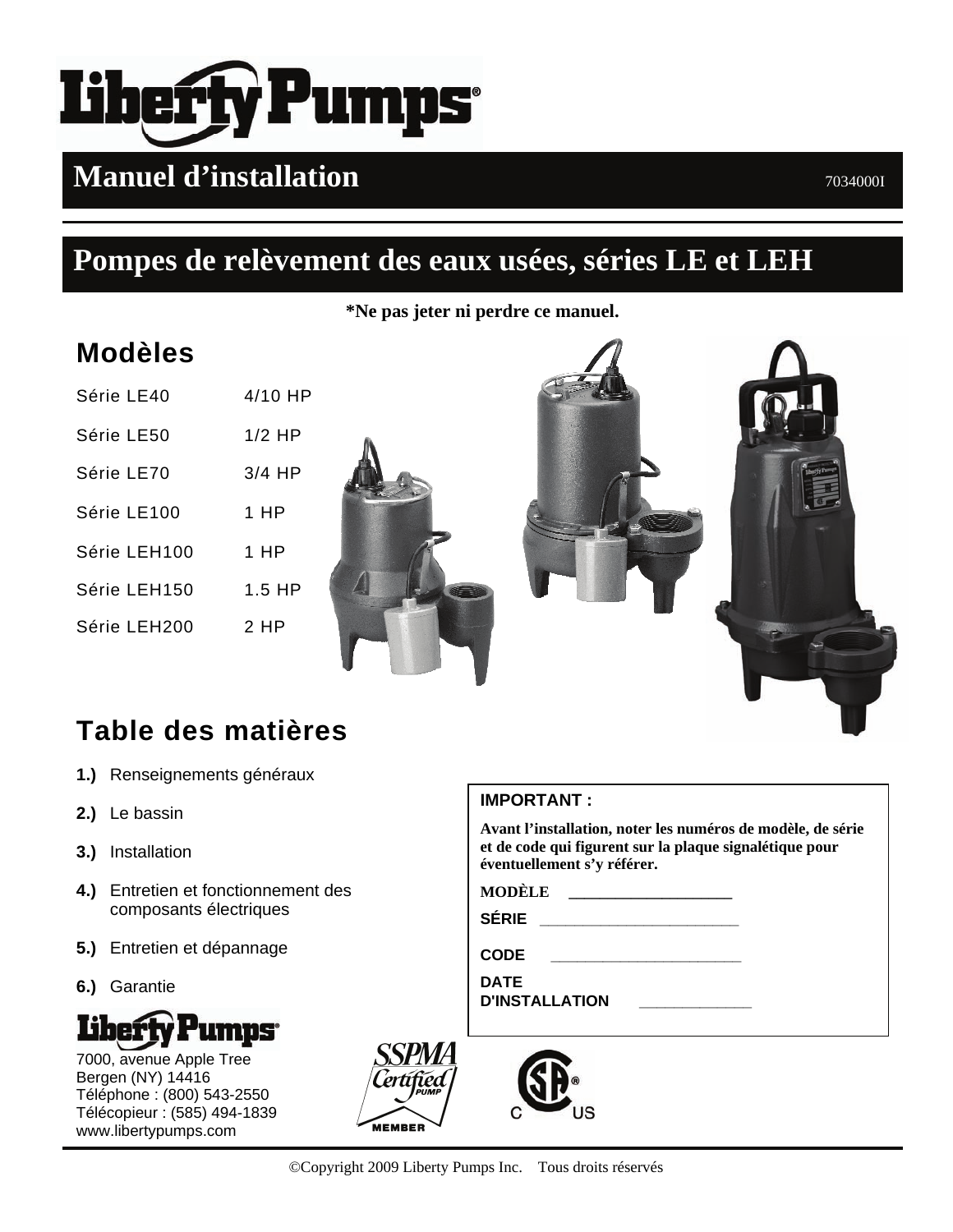### **1. Renseignements généraux**

Lire attentivement les directives avant d'effectuer l'installation. Chaque pompe de marque Liberty est testée individuellement en usine pour assurer un bon fonctionnement. Le fait de suivre ces directives à la lettre éliminera les risques de problèmes de fonctionnement et assurera des années de service sans soucis.

### **AMISE EN GARDE**

- **Danger d'électrocution**. Toujours débrancher la pompe de l'alimentation électrique avant de la manipuler ou d'y effectuer des réglages.
- Les raccords électriques et le câblage pour l'installation de la pompe ne devraient être effectués que par des professionnels qualifiés.
- Cette pompe est fournie avec un conducteur de mise à la terre et une fiche de branchement de type mise à la terre. Afin de réduire les dangers d'électrocution, s'assurer que celle-ci est raccordée seulement à une prise de 15 ampères correctement mise à la terre.
- Toujours porter des bottes de caoutchouc lorsqu'il y a de l'eau sur le plancher et qu'il est nécessaire de débrancher la pompe.
- NE PAS dévier les fils de mise à la terre ou retirer la broche de mise à la terre des fiches de branchement.
- NE PAS utiliser de rallonge.
- Cette pompe nécessite un circuit de dérivation dédié correctement protégé par un fusible et mis à la terre. S'assurer que la tension et l'intensité du courant électrique de la source d'alimentation électrique sont suffisantes pour répondre aux exigences de la pompe, telles qu'indiquées sur la plaque signalétique.
- La prise électrique doit se trouver à la portée du cordon d'alimentation de la pompe et à au moins 1,2 m (4 pi) au-dessus du niveau du plancher pour minimiser les dangers possibles pouvant être causés par une inondation.
- L'installation doit être faite en respectant le Code national de l'électricité, le Uniform Plumbing Code, le Code international de plomberie ainsi que tous les codes locaux et règlements en vigueur.
- Les pompes d'assèchement et de système d'égout traitent souvent des matières pouvant causer des maladies. Porter des vêtements protecteurs adéquats pour manipuler une pompe ou de la tuyauterie ayant déjà servi.
- Ne jamais pénétrer dans le réservoir de pompage après qu'il ait servi. Les égouts et effluents peuvent émettre des gaz toxiques.
- Demeurer à l'écart des ouvertures d'aspiration et d'évacuation. Afin de prévenir les blessures, ne jamais insérer les doigts dans la pompe alors qu'elle est branchée.
- NE PAS utiliser ce produit pour pomper des liquides inflammables ou corrosifs.
- NE PAS utiliser ce produit pour les installations où le contact humain avec les liquides pompés est fréquent (piscines, fontaines, etc.)
- NE JAMAIS disposer de matériaux comme du solvant à peinture ou d'autres produits chimiques en les vidant dans l'avaloir, car ils peuvent attaquer chimiquement et endommager les composants de la pompe, causant éventuellement son mauvais fonctionnement ou sa défaillance.

### AVERTISSEMENT

- **NE PAS utiliser ces pompes dans de l'eau dont la température est supérieure à 60** °**C (140** °**F)**
- NE PAS utiliser de pompes avec de la boue, du sable, du ciment, du pétrole ou d'autres produits chimiques.
- NE PAS modifier les pompes, de quelque manière que ce soit.
- NE PAS soulever ou transporter la pompe par son cordon électrique.
- NE PAS retirer les étiquettes de la pompe ou des cordons.
- Si la pompe est installée durant la construction, avant que l'alimentation électrique ne soit disponible, il est important de la garder à l'abri afin d'empêcher que de l'eau ne pénètre par l'extrémité du cordon électrique, etc.

### **Outils nécessaires :**

- clé à tuyau;
- tournevis ordinaire;
- scie à métaux (pour remplacer ou retirer le tuyau rigide existant.)

### **Retrait de l'ancienne pompe :**

### A MISE EN GARDE **Débrancher la pompe de sa source d'alimentation électrique avant d'en effectuer la manipulation.**

Séparer le tuyau d'évacuation vis-à-vis du clapet antiretour ou du raccord union. Si le tuyau d'évacuation en place ne comprend ni clapet antiretour ni raccord union, couper le tuyau avec une scie à métaux et retirer la pompe (il sera nécessaire d'installer un clapet antiretour ou un raccord union à l'endroit de cette coupure).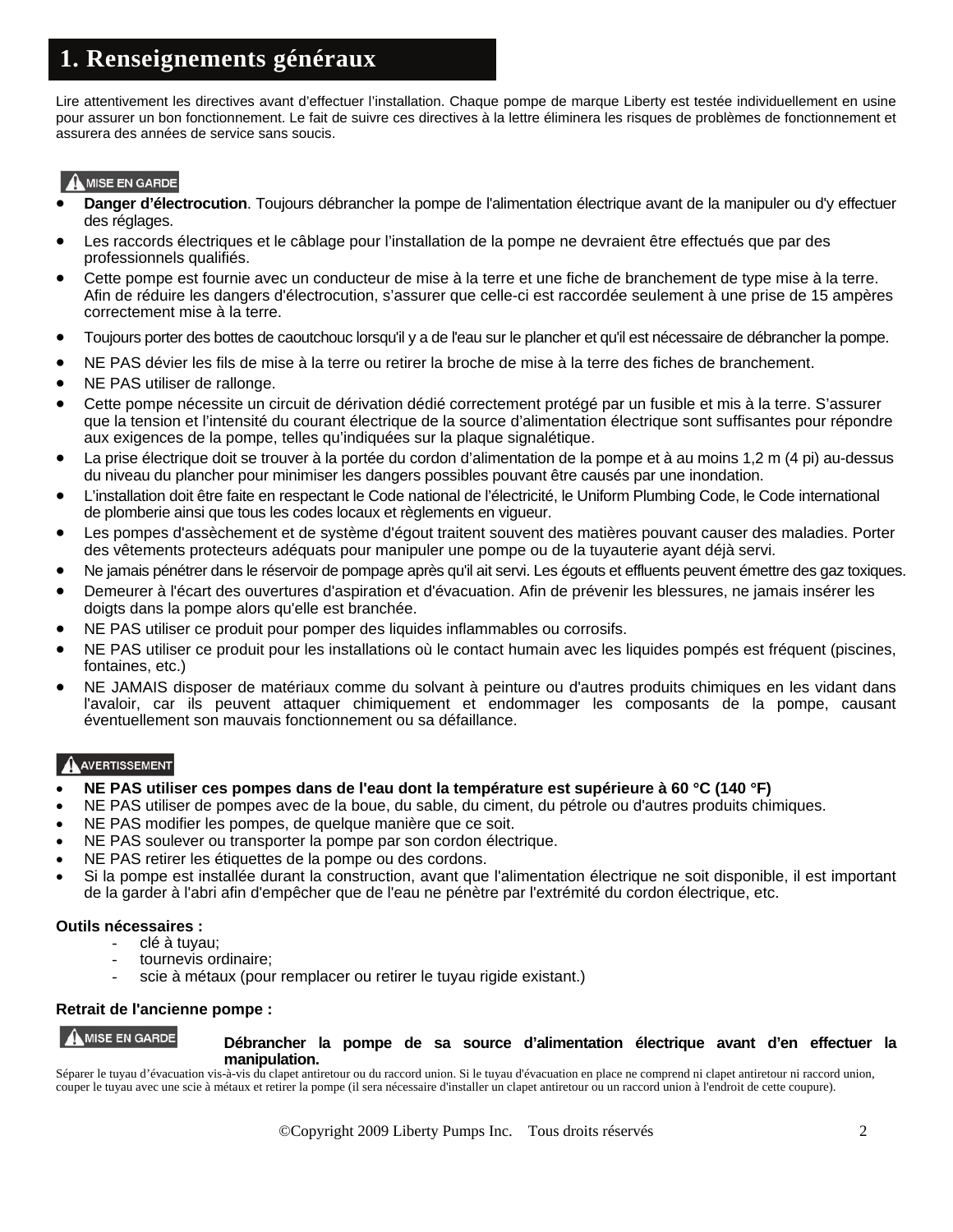| <b>CARACTÉRISTIQUES DU MODÈLE</b> |                                  |              |                              |                       |                              |                                 |                                                                                                                                        |                                |
|-----------------------------------|----------------------------------|--------------|------------------------------|-----------------------|------------------------------|---------------------------------|----------------------------------------------------------------------------------------------------------------------------------------|--------------------------------|
| Modèle                            | <b>HP</b>                        | <b>Volts</b> | Phase                        | Intensité<br>maximale | Tolérance des<br>solides     | <b>FNPT</b><br>d'évacuation     | Automatique ou<br>manuel*                                                                                                              | Hauteur de<br>chute d'arrêt    |
| LE41A<br>*LE41M                   | 4/10<br>4/10                     | 115<br>115   | $\mathbf{1}$<br>$\mathbf{1}$ | 12<br>12              | 51 mm (2 po)<br>51 mm (2 po) | 51 mm (2 po)<br>51 mm (2 po)    | Automatique<br>Manuel*                                                                                                                 | 5,8 m (19 pi)<br>5,8 m (19 pi) |
| LE51A                             | 1/2                              | 115          | 1                            | 12                    | 51 mm (2 po)                 | 51 mm (2 po)                    | Automatique                                                                                                                            | 7,6 m (25 pi)                  |
| *LE51M                            | 1/2                              | 115          | 1                            | 12                    | 51 mm (2 po)                 | 51 mm (2 po)                    | Manuel*                                                                                                                                | 7,6 m (25 pi)                  |
| LE52A                             | 1/2                              | 208-230      | 1                            | 6,8                   | 51 mm (2 po)                 | 51 mm (2 po)                    | Automatique                                                                                                                            | 7,6 m (25 pi)                  |
| *LE52M                            | 1/2                              | 208-230      | 1                            | 6,8                   | 51 mm (2 po)                 | 51 mm (2 po)                    | Manuel*                                                                                                                                | 7,6 m (25 pi)                  |
| LE71A                             | $19 \, \text{mm}$<br>$(3/4$ po)  | 115          | $\mathbf{1}$                 | 12                    | 51 mm (2 po)                 | 51 mm (2 po) ou<br>76 mm (3 po) | Automatique                                                                                                                            | 8,5 m (28 pi)                  |
| *LE71M                            | 19 mm<br>$(3/4)$ po)             | 115          | 1                            | 12                    | 51 mm (2 po)                 | 51 mm (2 po) ou<br>76 mm (3 po) | Manuel*                                                                                                                                | 8,5 m (28 pi)                  |
| LE72A                             | 19 mm<br>$(3/4$ po)              | 208-230      | 1                            | 6                     | 51 mm (2 po)                 | 51 mm (2 po) ou<br>76 mm (3 po) | Automatique                                                                                                                            | 8,5 m (28 pi)                  |
| *LE72M                            | $19 \, \text{mm}$<br>$(3/4)$ po) | 208-230      | 1                            | 6                     | 51 mm (2 po)                 | 51 mm (2 po) ou<br>76 mm (3 po) | Manuel*                                                                                                                                | 8,5 m (28 pi)                  |
| *LE73M                            | 19 mm<br>$(3/4)$ po)             | 208-230      | 3                            | 4,1                   | 51 mm (2 po)                 | 51 mm (2 po) ou<br>76 mm (3 po) | Manuel*                                                                                                                                | 8,5 m (28 pi)                  |
| *LE74M                            | 19 mm                            | 440-480      | 3                            | 2,1                   | 51 mm (2 po)                 | 51 mm (2 po) ou                 | Manuel*                                                                                                                                | 8,5 m (28 pi)                  |
|                                   | $(3/4)$ po)                      |              |                              |                       |                              | 76 mm (3 po)                    |                                                                                                                                        |                                |
| <b>LE102A</b>                     | 1                                | 208-230      | $\mathbf{1}$                 | $\overline{7}$        | $51$ mm $(2$ po)             | 51 mm (2 po) ou<br>76 mm (3 po) | Automatique                                                                                                                            | 11 m (36 pi)                   |
| *LE102M                           | 1                                | 208-230      | 1                            | $\overline{7}$        | 51 mm (2 po)                 | 51 mm (2 po) ou<br>76 mm (3 po) | Manuel*                                                                                                                                | 11 m (36 pi)                   |
| *LE103M                           | 1                                | 208-230      | 3                            | 5,3                   | 51 mm (2 po)                 | 51 mm (2 po) ou<br>76 mm (3 po) | Manuel*                                                                                                                                | 11 m (36 pi)                   |
| *LE104M                           | 1                                | 440-480      | 3                            | 2,5                   | 51 mm (2 po)                 | 51 mm (2 po) ou<br>76 mm (3 po) | Manuel*                                                                                                                                | 11 m (36 pi)                   |
| *LE105M                           | $\mathbf{1}$                     | 575          | 3                            | 1,9                   | 51 mm (2 po)                 | 51 mm (2 po) ou<br>76 mm (3 po) | Manuel*                                                                                                                                | 11 m (36 pi)                   |
|                                   |                                  |              |                              |                       |                              |                                 | REMARQUE : Les pompes de grande hauteur de la gamme LEH 100 requièrent une application avec hauteur d'élévation min. de 4,6 m (15 pi). |                                |
| LEH102A                           | 1                                | 208-230      | 1                            | 12                    | 51 mm (2 po)                 | 51 mm (2 po) ou                 | Automatique                                                                                                                            | 16,2 m (53 pi)                 |
| *LEH102M                          | 1                                | 208-230      | $\mathbf{1}$                 | 12                    | 51 mm (2 po)                 | 76 mm (3 po)<br>51 mm (2 po) ou | Manuel*                                                                                                                                | 16,2 m (53 pi)                 |
|                                   |                                  |              |                              |                       |                              | 76 mm (3 po)                    |                                                                                                                                        |                                |
| *LEH103M                          | 1                                | 208-230      | 3                            | 9                     | 51 mm (2 po)                 | 51 mm (2 po) ou<br>76 mm (3 po) | Manuel*                                                                                                                                | 16,2 m (53 pi)                 |
| *LEH104M                          | $\mathbf{1}$                     | 440-480      | 3                            | 4,5                   | 51 mm (2 po)                 | 51 mm (2 po) ou<br>76 mm (3 po) | Manuel*                                                                                                                                | 16,2 m (53 pi)                 |
| *LEH105M                          | 1                                | 575          | 3                            | 3,3                   | 51 mm (2 po)                 | 51 mm (2 po) ou<br>76 mm (3 po) | Manuel*                                                                                                                                | 16,2 m (53 pi)                 |
|                                   |                                  |              |                              |                       |                              |                                 | REMARQUE : Les pompes de grande hauteur de la gamme LEH 150 et 200 requièrent une application avec hauteur d'élévation minimum de 6,1  |                                |
| m (20 pi).                        |                                  |              |                              |                       |                              |                                 |                                                                                                                                        |                                |
| LEH152A                           | 1.5                              | 208-230      | $\mathbf{1}$                 | 15                    | 51 mm (2 po)                 | 51 mm (2 po) ou<br>76 mm (3 po) | Automatique                                                                                                                            | 21,34m (70 pi)                 |
| *LEH152M                          | 1.5                              | 208-230      | 1                            | 15                    | 51 mm (2 po)                 | 51 mm (2 po) ou<br>76 mm (3 po) | Manuel*                                                                                                                                | 21,34m (70 pi)                 |
| *LEH153M                          | 1.5                              | 208-230      | 3                            | 10,6                  | 51 mm (2 po)                 | 51 mm (2 po) ou<br>76 mm (3 po) | Manuel*                                                                                                                                | 21,34m (70 pi)                 |
| *LEH154M                          | 1.5                              | 440-480      | 3                            | 5,3                   | 51 mm (2 po)                 | 51 mm (2 po) ou<br>76 mm (3 po) | Manuel*                                                                                                                                | 21,34m (70 pi)                 |
| *LEH155M                          | 1.5                              | 575          | 3                            | 4,9                   | 51 mm (2 po)                 | 51 mm (2 po) ou<br>76 mm (3 po) | Manuel*                                                                                                                                | 21,34m (70 pi)                 |
| *LEH202M                          | $\overline{2}$                   | 230          | 1                            | 18                    | 51 mm (2 po)                 | 51 mm (2 po) ou<br>76 mm (3 po) | Manuel*                                                                                                                                | 25,30m (83 pi)                 |
| *LEH203M                          | $\overline{2}$                   | 208-230      | 3                            | 13,2                  | 51 mm (2 po)                 | 51 mm (2 po) ou<br>76 mm (3 po) | Manuel*                                                                                                                                | 25,30m (83 pi)                 |
| *LEH204M                          | $\overline{2}$                   | 440-480      | 3                            | 6,6                   | 51 mm (2 po)                 | 51 mm (2 po) ou<br>76 mm (3 po) | Manuel*                                                                                                                                | 25,30m (83 pi)                 |
| *LEH205M                          | $\overline{2}$                   | 575          | 3                            | 5,5                   | 51 mm (2 po)                 | 51 mm (2 po) ou<br>76 mm (3 po) | Manuel*                                                                                                                                | 25,30m (83 pi)                 |

∗ **Remarque :** Les modèles manuels (suffixe « M »), tels que décrits ci-dessus, nécessitent un dispositif ou un panneau indépendant de commande de pompe approuvé pour fonctionner automatiquement. Le fonctionnement de ces modèles variera en fonction du dispositif de commande choisi. S'assurer que les caractéristiques électriques du dispositif de commande choisi correspondent bien aux caractéristiques de la pompe. Les modèles triphasés nécessitent que les éléments de protection contre la surcharge soient sélectionnés ou réglés conformément au mode d'emploi de la commande.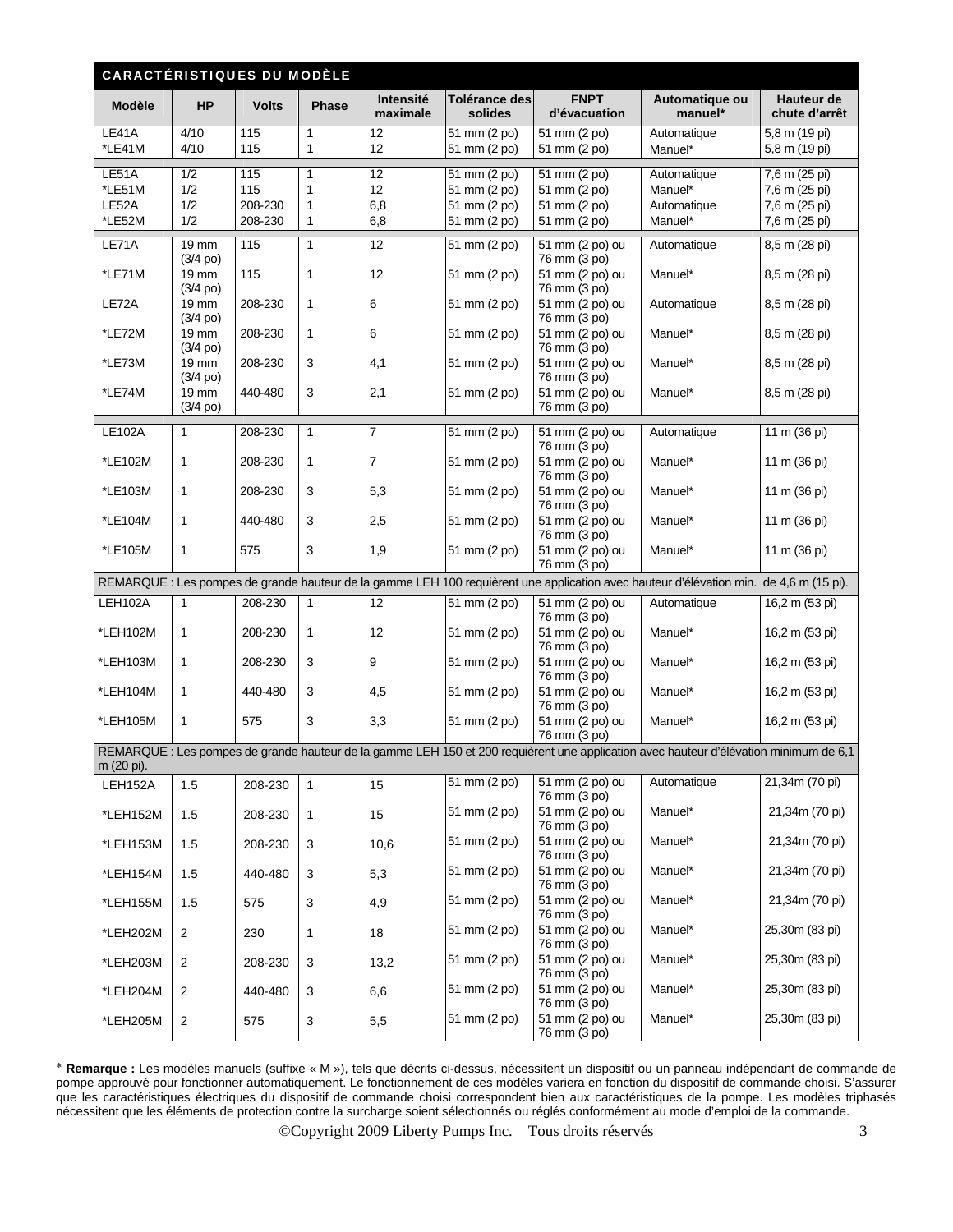### **Si le bassin est déjà installé, passer à l'installation de la pompe. 2. Le bassin**

Le bassin nécessaire pour les utilisations de pompage d'effluents et d'eau d'égout doit être étanche et ventilé afin de respecter les normes des codes de plomberie et de santé publique. Cette pompe ne doit pas être installée dans un endroit classé dangereux selon la norme ANSI/NFPA 70 du NEC. Il est nécessaire que le bassin ait un diamètre minimum de 45,7 cm (18 po) et une profondeur minimum de 61 cm (24 po). (Il s'agit d'exigences minimales. Il peut être nécessaire d'installer un plus grand bassin pour le pompage d'effluents ou d'égout, en fonction des codes locaux et du nombre d'accessoires qui sont raccordés au système. Vérifier auprès des autorités réglementaires locales ou communiquer avec Liberty Pumps en cas de doute au sujet de la taille du bassin qui convient.) L'installation doit être suffisamment profonde pour assurer que toute la plomberie se trouve sous la profondeur maximale de la pénétration du gel. Si c'est impossible, retirer le clapet antiretour et corriger la taille du bassin et/ou ajuster le différentiel du compartiment pour recevoir le volume supplémentaire de refoulement d'eau.

- A. **Excavation :** Creuser le trou le plus petit possible, avec un dégagement minimum recommandé de 20,32 cm (8 po) tout autour du réservoir. Ne jamais placer le bassin directement en contact avec des roches ou d'autres objets contondants. Placer uniquement du concassé fin lavé de 3 à 19 mm (1/8 à ¾ po) ou 3 à 13 mm (1/8 à ½ po) comme matériau de remplissage entre le bassin et les parois du trou. Ne pas utiliser de sable ni de terre d'origine pour remplir le trou. Compacter convenablement sous le bassin afin de fournir une base solide et bien au niveau capable de supporter le poids du bassin, une fois rempli.
- B. Raccordement de l'entrée et remplissage du trou : Utiliser uniquement du concassé fin lavé de 3 à 19 mm (1/8 à ¾ po) ou 3 à 13 mm (1/8 à ½ po) entre le fond du trou et le bassin, pour le maintenir en place. Ne pas utiliser de sable ni de terre d'origine pour remplir le trou. Raccorder l'arrivée des eaux usées au bassin selon les besoins.

|                        | Série Pro370 et Pro 380 de Liberty : Les bassins de la série Liberty P370 et P380 sont munis d'une ouverture d'admission de 4<br>po moulée dans le côté du réservoir. La dimension de cette entrée est faite pour convenir<br>à un raccordement de 4 po sans emboîtement. Raccorder la canalisation d'écoulement<br>provenant des accessoires à ce raccord.                                      |
|------------------------|--------------------------------------------------------------------------------------------------------------------------------------------------------------------------------------------------------------------------------------------------------------------------------------------------------------------------------------------------------------------------------------------------|
| <b>Autres bassins:</b> | Les autres bassins de Liberty sont munis d'un emboîtement étanche ou d'un œillet à<br>tuyau. Ces emboîtements comprennent un matériau à calfeutrer ou un anneau de<br>caoutchouc; les œillets sont munis d'un ajustement glissant. Raccorder la canalisation<br>d'écoulement provenant des accessoires à cette ouverture. (Il existe d'autres dimensions<br>d'entrées – consulter le fabricant.) |

C. **Remplissage final :** Les grosses roches, les mottes et autres corps étrangers ne doivent pas être laissés dans le matériau de remplissage. Seul le concassé fin lavé de 3 à 19 mm (1/8 à ¾ po) ou 3 à 13 mm (1/8 à ½ po) est recommandé comme matériau de remplissage. Ne pas utiliser de sable ni de terre d'origine pour remplir le trou. Faire un petit monticule avec le matériau de remplissage, afin de le laisser se tasser naturellement. Prévoir un accès au couvercle du bassin pour les travaux d'entretien et de réparation.

**AVERTISSEMENT** Ne pas exercer de pression importante ni utiliser de matériau lourd sur le matériau de remplissage, **car cela pourrait causer l'affaissement du réservoir.** 

# **3. Installation de la pompe**

AVERTISSEMENT Pour les pompes triphasées, vérifier la rotation adéquate avant d'installer la pompe dans son compartiment (voir fig. 1).

**Fig. 1 – Bonne rotation du rotor, modèles triphasés**



Vérifier la rotation adéquate des pompes triphasées avant de les installer dans le compartiment. Pour modifier la rotation, inverser n'importe laquelle des trois broches d'alimentation vers la pompe. Coder les fils pour reconnexion après l'installation.

 ©Copyright 2009 Liberty Pumps Inc. Tous droits réservés 4 Vue inférieure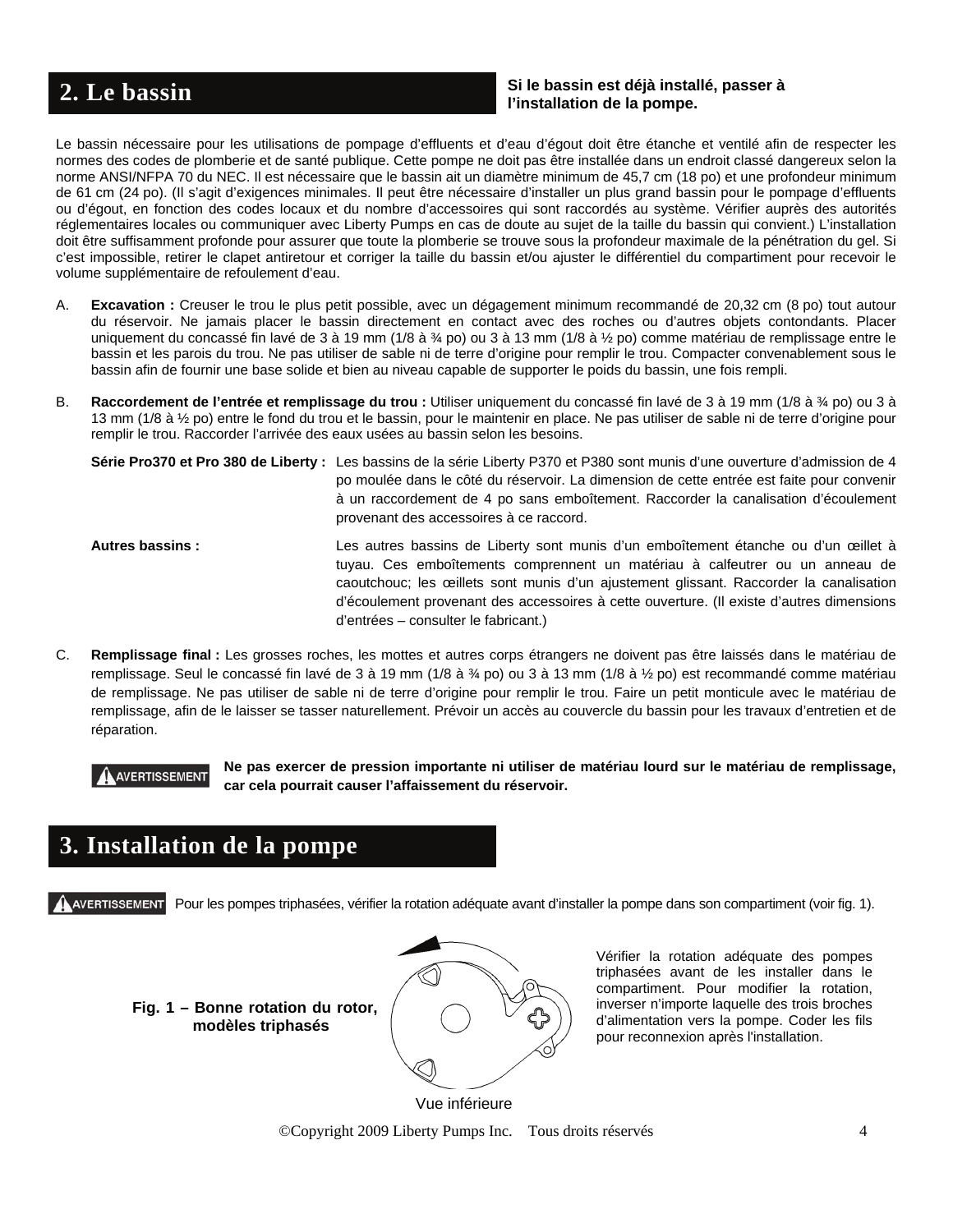Les systèmes d'égout Liberty montés en usine sont fournis avec une (des) pompe(s) déjà installée(s) dans le bassin. Le(s) canalisation(s) d'évacuation passent déjà à travers le couvercle, prête(s) au raccordement au tuyau d'évacuation permanent. Si le système est monté en usine, ignorer les étapes A et B ci-dessous.

- A. **Systèmes simples (une pompe) (voir fig. 2) :** Mettre la pompe en place en s'assurant suffisamment de dégagement du flotteur par rapport à la paroi latérale du bassin. Lorsqu'on utilise un dispositif de commande facultatif ou un flotteur, suivre les directives d'installation qui accompagnent le dispositif facultatif. La niveau d'arrêt de la pompe ne doit pas être inférieur à 15,24 cm (6 po). Raccorder le tuyau d'évacuation à la sortie filetée de la pompe. **IMPORTANT : Ne pas réduire la taille du tuyau d'évacuation plus que ce qui est prévu à la pompe.** La dimension des pompes de système d'égout ne doit pas être inférieure à 51 mm (2 po). Pour certaines applications, il peut être nécessaire d'augmenter la dimension du tuyau afin de réduire les pertes dues à la friction. Communiquez avec Liberty Pumps ou un autre spécialiste si vous avez des questions au sujet des dimensions de tuyaux et débits adéquats. Installer le couvercle du bassin fourni, en s'assurant qu'il est bien étanche. (Il s'agit d'une forme d'installation recommandée fournie à titre d'exemple. Les installations particulières peuvent varier.)
- B. **Systèmes doubles (deux pompes) (voir fig. 3) :** Placer les deux pompes au fond du bassin. La commande double utilisée comprendra 3 ou 4 flotteurs qui seront soit fixés à un tuyau d'évacuation ou encore à une tige indépendante suspendue au couvercle. Suivre les instructions fournies par le fabricant du dispositif de commande double. La niveau d'arrêt de la pompe ne doit pas être inférieur à 15,24 cm (6 po). S'assurer que tous les flotteurs peuvent bouger librement. Raccorder un tuyau d'évacuation différent à chaque pompe. **IMPORTANT : Ne pas réduire la taille du tuyau d'évacuation plus que ce qui est prévu à la pompe.**  La dimension des pompes de système d'égout ne doit pas être inférieure à 51 mm (2 po). Pour certaines applications, il peut être nécessaire d'augmenter la dimension du tuyau afin de réduire les pertes dues à la friction. Communiquer avec Liberty Pumps ou un autre spécialiste pour toute question au sujet des dimensions de tuyaux et débits adéquats. Pour éliminer la recirculation des liquides dans les installations à deux pompes, il est nécessaire d'installer un clapet antiretour sur chaque tuyau d'évacuation avant de raccorder les deux tuyaux à la même canalisation commune. Les clapets antiretour peuvent être installés à l'intérieur ou à l'extérieur du bassin, selon sa hauteur. Installer les couvercles du bassin, en s'assurant qu'ils sont bien étanches.
- C. **Installation du tuyau d'évacuation qui reste (installation simple) :** Une fois la pompe fixée et le couvercle bien étanche, installer le tuyau

©Copyright 2009 Liberty Pumps Inc. Tous droits réservés 5



**Fig. 2 – Installation type du système à une pompe** 



**Fig. 3 – Installation type du système double Il s'agit d'une forme d'installation recommandée fournie à titre d'exemple. Les installations particulières peuvent varier.** 

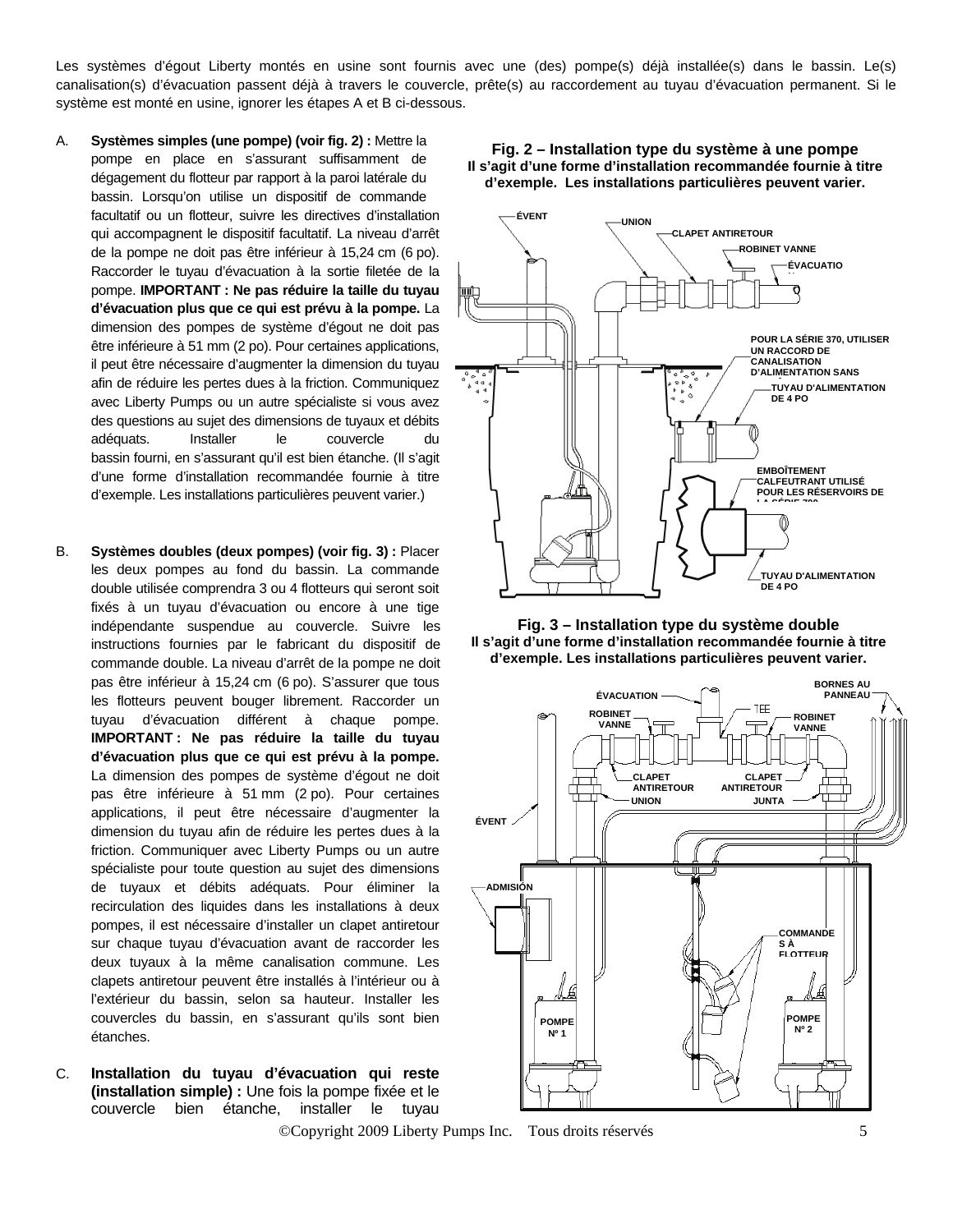d'évacuation. Il est conseillé d'installer un raccord union juste au-dessus du couvercle, pour faciliter le retrait de la pompe si nécessaire. On recommande l'installation d'un clapet antiretour après le raccord union afin de prévenir le refoulement du liquide après chaque cycle de la pompe. Un robinet-vanne doit suivre le clapet antiretour afin de permettre le nettoyage périodique du clapet antiretour ou le retrait de la pompe. Le reste de la canalisation d'évacuation devrait être le plus court possible et comporter un nombre minimum de virages, afin de réduire la perte de puissance due à la friction. Ne pas installer de tuyau d'évacuation d'une dimension inférieure à 5 cm (2 po) pour les systèmes d'égout. Des tuyaux plus grands peuvent être nécessaires pour éliminer la perte de puissance due à la friction sur les longs parcours. Communiquer avec Liberty Pumps ou un autre spécialiste pour toute question au sujet des dimensions des tuyaux et débits adéquats. **Évent :** Un raccordement est fourni au sommet du couvercle et il doit être relié à la colonne de ventilation secondaire du bâtiment ou dirigé vers l'extérieur par sa propre colonne montante. La dimension de l'évent doit respecter les codes en vigueur, mais ne jamais être inférieure à celle du tuyau d'évacuation. **Les pompes de la gamme LE et LEH sont munies d'un orifice d'évacuation de l'air pour éviter les poches d'air. Une légère vaporisation d'eau par cet orifice est normale lorsque la pompe fonctionne.**

D. **Installation du tuyau d'évacuation qui reste (double) :** Il est conseillé d'installer des raccords unions ou flexibles juste au-dessus du couvercle de chaque tuyau d'évacuation, pour faciliter le retrait de la pompe si nécessaire. On recommande l'installation d'un clapet antiretour basculant à écoulement libre sur chaque tuyau d'évacuation, après le raccord union, afin de prévenir le refoulement de liquide ou de gaz. Pour éliminer la recirculation des liquides d'une pompe à l'autre, il est nécessaire d'installer un clapet antiretour sur chaque tuyau d'évacuation avant de raccorder les deux tuyaux à la canalisation commune. On recommande l'installation d'un robinet-vanne ou clapet à bille doit suivre le clapet antiretour afin de permettre le nettoyage périodique du clapet antiretour ou le retrait de la pompe. Le reste de la canalisation d'évacuation devrait être le plus court possible et comporter un nombre minimum de virages, afin de réduire la perte de puissance due à la friction. Ne pas installer de tuyau d'évacuation d'une dimension inférieure à 5 cm (2 po) pour les systèmes d'égout. Des tuyaux plus grands peuvent être nécessaires pour éliminer la perte de puissance due à la friction sur les longs parcours. Communiquer avec Liberty Pumps ou un autre spécialiste pour toute question au sujet des dimensions de tuyaux et débits adéquats.

**Évent :** Un raccord est fourni au sommet de l'installation pour raccorder le tuyau d'évent. Ce tuyau doit être relié à la colonne de ventilation secondaire du bâtiment ou dirigé vers l'extérieur par sa propre colonne montante. La dimension de l'évent doit respecter les codes locaux en vigueur, mais ne jamais être inférieure à celle du de tuyau d'évacuation. **Les pompes de la gamme LE et LEH sont munies d'un orifice d'évacuation de l'air pour éviter les poches d'air. Une légère vaporisation d'eau par cet orifice est normale lorsque la pompe fonctionne.**

### **4. Entretien et fonctionnement des composants électriques**

### **AMISE EN GARDE**

- **Danger d'électrocution.** Toujours débrancher la pompe de l'alimentation électrique avant de la manipuler ou d'y effectuer des réglages.
- Les raccords électriques et le câblage pour l'installation de la pompe ne devraient être effectués que par des professionnels qualifiés.
- Cette pompe est fournie avec un conducteur de mise à la terre et une fiche de branchement de type mise à la terre. Afin de réduire les dangers d'électrocution, s'assurer que le conducteur de mise à la terre est raccordé seulement à un panneau de commande correctement mis à la terre, ou, s'il est muni d'une fiche avec mise à la terre, qu'elle est correctement mise à la terre.
- NE PAS dévier les fils de mise à la terre ou retirer les broches de mise à la terre des fiches de branchement.
- NE PAS retirer le cordon ni le réducteur de tension, et NE PAS raccorder la canalisation électrique à la pompe.
- NE PAS utiliser de cordon d'extension.
- Cette pompe nécessite un circuit de dérivation à part correctement protégé par un fusible et mis à la terre. S'assurer que la source d'alimentation électrique est suffisante pour répondre aux exigences de tension et d'intensité du courant électrique du moteur, tel qu'indiqué sur la plaque signalétique de la pompe.
- La prise électrique ou le panneau doit se trouver à la portée du cordon d'alimentation de la pompe et à au moins 1,2 m (4 pieds) au-dessus du niveau du plancher pour minimiser les dangers possibles pouvant être causés par une inondation.
- L'installation doit être faite en respectant le code national de l'électricité et tous les codes locaux et règlements en vigueur.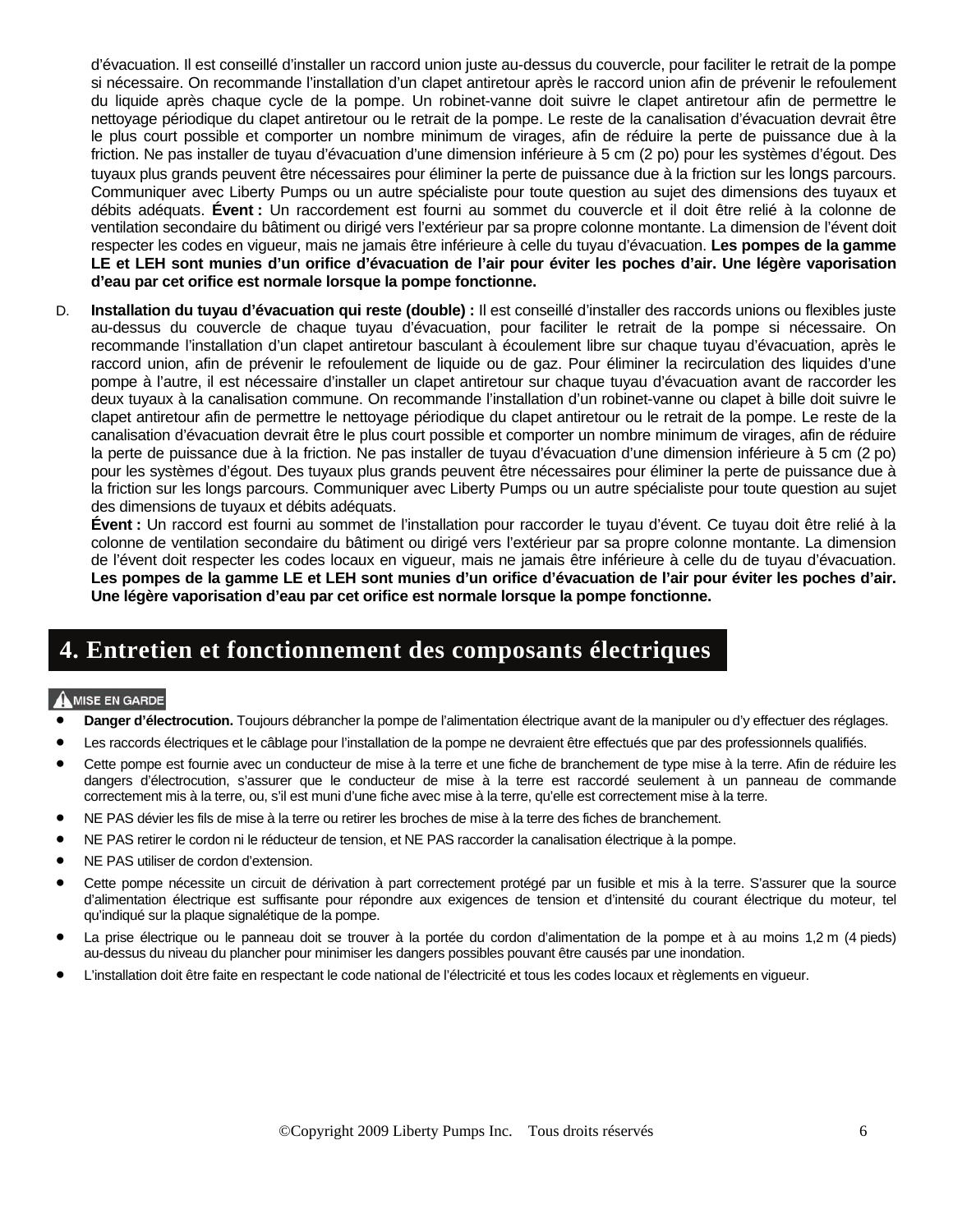**Tous les modèles de la gamme LE « A »** (pompes automatiques) sont munis d'un interrupteur à flotteur fixé à la pompe en usine. Ces modèles sont munis de deux cordons : l'un relié à l'interrupteur à flotteur et l'autre au moteur de la pompe. Le cordon de l'interrupteur est muni d'un connecteur en série (siamois) permettant de brancher le cordon de la pompe (moteur) sur son dos (voir Fig. 4). Ce système a pour but de permettre le fonctionnement manuel de la **Fig. 4 Installation de prises siamoises.**



Pour un fonctionnement automatique, les deux cordons doivent être interconnectés et branchés dans une prise d'une intensité en ampères suffisante pour le modèle de pompe choisi, avec fusibles indépendants et mise à la terre. (Voir section 1, Renseignements généraux, ou la plaque signalétique de la pompe pour connaître les caractéristique électriques du modèle.) Les deux cordons sont munis de fiches à trois broches et doivent être branchées dans une prise à trois ouvertures avec mise à la terre adéquate. NE PAS RETIRER LA BROCHE DE MISE À LA TERRE.

**Pour permettre le fonctionnement manuel,** ou en cas de défaillance de l'interrupteur, le cordon de la pompe peut être séparé et branché dans la prise électrique, en contournant directement l'interrupteur. On doit uniquement faire fonctionner les pompes 208-230 V monophasées sans l'interrupteur à flotteur en utilisant le disjoncteur ou l'interrupteur du panneau. Ne pas faire laisser la pompe fonctionner à sec pendant de longues périodes.

Le niveau de mise en marche des modèles de la gamme LE « A » est d'environ 30,5 cm à 40,6 cm (12 po à 16 po) au dessus du niveau du bassin. Le niveau d'arrêt de ces modèles est d'environ 15,2 cm (6 po) au dessus du niveau du bassin. On peut obtenir d'autres intervalles de pompage en attachant le cordon de l'interrupteur au tuyau d'évacuation. REMARQUE : Une longueur de cordon minimum de 8,9 cm (3,5 po) entre le point d'attache et le haut du flotteur est nécessaire au bon fonctionnement de l'interrupteur. Lorsqu'on utilise un intervalle différent de celui qui est réglé en usine, s'assurer que lorsque la pompe s'arrête, il reste au moins 15,2 cm (6 po) de liquide dans le bassin, de manière à ce que le rotor demeure submergé.

Les modèles de pompes de la gamme LE comportant la lettre « M » sont des modèles ne sont pas munis d'interrupteurs. Ils sont destinés à servir avec un dispositif de contrôle du niveau de liquide ou une commande de moteur dont la capacité correspond à l'intensité maximale du moteur. Les modèles triphasés nécessitent l'installation d'une commande de moteur dont la capacité correspond à l'intensité maximale du moteur dont les éléments de surcharge sont sélectionnés ou réglés conformément au mode d'emploi de la commande.

Fonctionnement automatique avec dispositifs de commande facultatifs : Si les pompes doivent fonctionner avec un panneau de commande en simple ou en double, ou d'autres dispositifs de commande facultatifs, suivre les directives d'installations fournies avec le dispositif de commande en question et faire les raccordements selon ce qui est recommandé. Si nécessaire, certains modèles peuvent fonctionner sans un dispositif de commande séparé. On doit uniquement faire fonctionner les pompes 208-230 V monophasées sans l'interrupteur à flotteur en utilisant le disjoncteur ou l'interrupteur du panneau. Ne pas faire laisser la pompe fonctionner à sec pendant de longues périodes.

**Modèles « A » et « M » de la gamme LE :** Si la pompe doit être branchée directement dans un dispositif de commande ou une boîte de connexion, et qu'il est nécessaire de retirer les fiches, faire faire le câblage par un électricien autorisé en respectant les normes du code national de l'électricité et de tous les codes locaux en vigueur. Voir fig. 5 pour les installations ompes monophasées automatiques.

Dans les installations 208-230 V, un côté **MISE EN GARDE** du câble allant vers la pompe est toujours sous tension, que l'interrupteur du flotteur soit en position de marche ou d'arrêt. Pour éviter les risques d'électrocution, installer un interrupteur bipolaire près de l'installation de la pompe.



**Fig. 5 – Câblage direct des pompes automatiques monophasées de 115 V ou 208-230 V**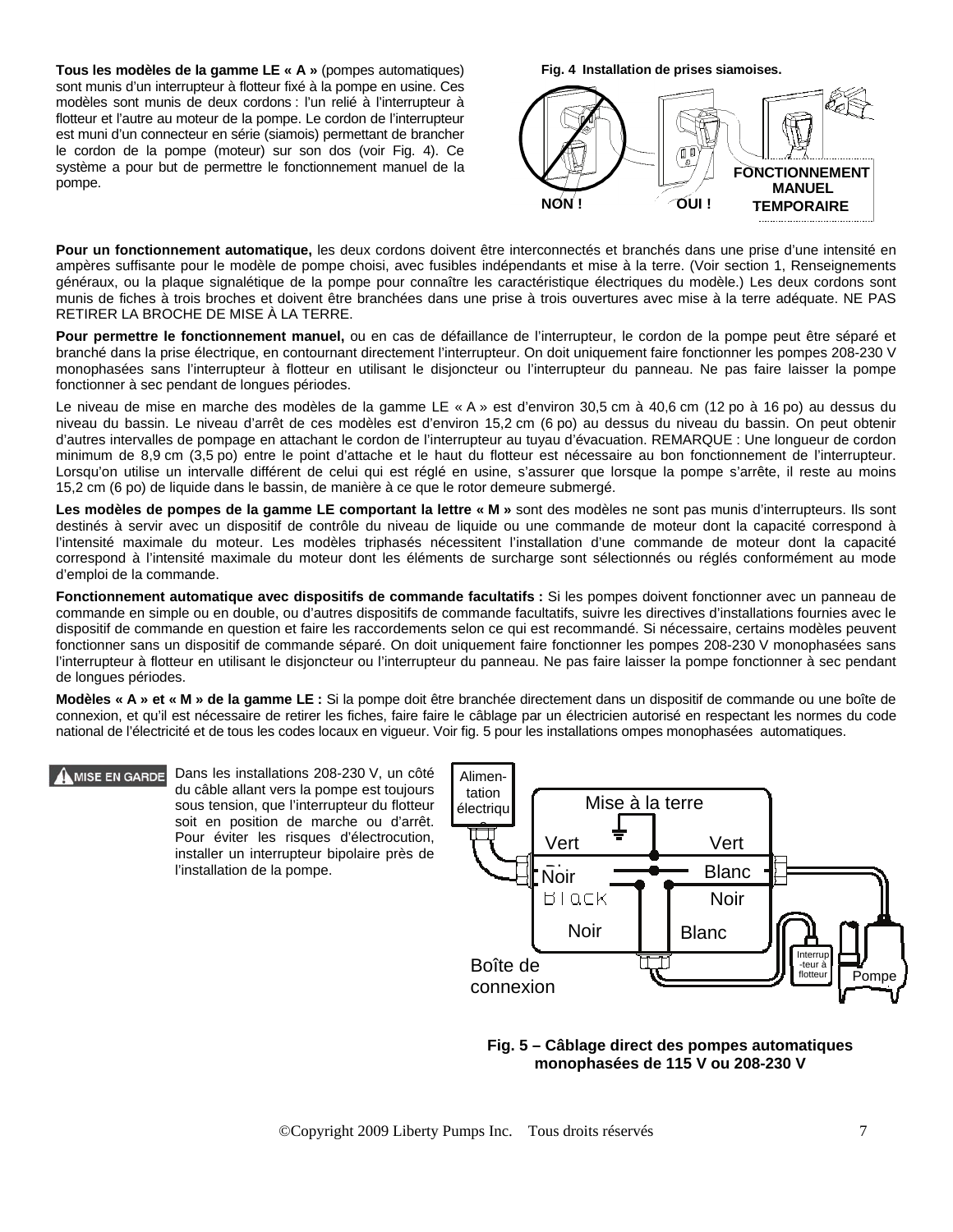A MISE EN GARDE Danger d'électrocution. Toujours débrancher la pompe de l'alimentation électrique avant de la manipuler ou d'y effectuer des réglages.

| Problème                                                                 | <b>Cause</b>                                                                                                                                                          | <b>Mesure correctrice</b>                                                                                                                                                                                                         |
|--------------------------------------------------------------------------|-----------------------------------------------------------------------------------------------------------------------------------------------------------------------|-----------------------------------------------------------------------------------------------------------------------------------------------------------------------------------------------------------------------------------|
| La pompe ne<br>fonctionne pas.                                           | Fusible brûlé ou autre interruption<br>$\bullet$<br>d'alimentation; tension inadéquate.                                                                               | S'assurer que le branchement de l'appareil est<br>$\bullet$<br>sécuritaire. Demander à un électricien de vérifier tous<br>les câbles au niveau des branchements et de s'assurer<br>que la capacité et l'intensité sont adéquates. |
|                                                                          | * L'interrupteur ne peut se mettre en<br>$\bullet$<br>position de marche en raison de<br>l'interférence du côté du bassin ou<br>d'un autre type d'obstacle.           | Placer la pompe ou l'interrupteur de manière à ce que<br>le dégagement soit suffisant pour bien fonctionner.                                                                                                                      |
|                                                                          | Niveau de liquide insuffisant.<br>$\bullet$                                                                                                                           | S'assurer que le niveau de liquide peut s'élever<br>suffisamment pour activer le(s) interrupteur(s).                                                                                                                              |
|                                                                          | Interrupteur défectueux.                                                                                                                                              | Remplacer l'interrupteur s'il est défectueux.<br>$\bullet$                                                                                                                                                                        |
| La pompe<br>refuse de<br>s'éteindre.                                     | * Le(s) interrupteur(s) ne peu(ven)t se<br>$\bullet$<br>mettre en position d'arrêt en raison de<br>l'interférence du côté du bassin ou<br>d'un autre type d'obstacle. | Placer la pompe ou l'interrupteur de manière à ce que<br>le dégagement soit suffisant pour bien fonctionner.                                                                                                                      |
|                                                                          | Interrupteur défectueux.<br>$\bullet$                                                                                                                                 | Remplacer l'interrupteur s'il est défectueux.<br>$\bullet$                                                                                                                                                                        |
|                                                                          | Conduits d'évacuation bloqués ou<br>$\bullet$<br>restreints.                                                                                                          | Vérifier dans la canalisation d'évacuation qu'il n'y ait<br>$\bullet$<br>pas de corps étrangers, y compris de formation de<br>glace si la canalisation d'évacuation se trouve dans<br>des zones froides ou les traverse.          |
| La pompe                                                                 | Clapet antiretour bloqué en position<br>fermée ou incorrectement installé.                                                                                            | Retirer tout clapet antiretour et vérifier qu'il fonctionne<br>librement et est bien installé.                                                                                                                                    |
| tourne ou<br>gronde, mais                                                | Robinet vanne ou clapet à bille fermé.<br>$\bullet$                                                                                                                   | Ouvrir le robinet-vanne ou le clapet à bille.                                                                                                                                                                                     |
| ne pompe pas.                                                            | La charge ascensionnelle totale<br>$\bullet$<br>dépasse la capacité de la pompe.                                                                                      | Essayer de rediriger le tuyau à un niveau inférieur. Si<br>$\bullet$<br>c'est impossible, il faut probablement se procurer une<br>pompe plus puissante. Consulter le fabricant.                                                   |
|                                                                          | Le rotor de la pompe est bloqué ou le<br>corps de pompe en spirale est bouché.                                                                                        | *Retirer la pompe du bassin. Détacher la base de la<br>$\bullet$<br>pompe et nettoyer la zone entourant le rotor.<br>Remonter et réinstaller.                                                                                     |
| La pompe<br>tourne                                                       | Clapet antiretour non installé, bloqué<br>en position ouverte ou qui fuit.                                                                                            | Retirer tout clapet antiretour et vérifier qu'il fonctionne<br>librement et est bien installé.                                                                                                                                    |
| périodiquement<br>lorsque les<br>accessoires<br>ne sont pas<br>utilisés. | Les accessoires coulent.<br>$\bullet$                                                                                                                                 | • Réparer les accessoires au besoin pour éliminer<br>les fuites.                                                                                                                                                                  |
|                                                                          | Corps étrangers dans les cavités<br>du rotor.                                                                                                                         | *Retirer la pompe du bassin. Détacher la base de la<br>pompe et nettoyer la zone entourant le rotor.<br>Remonter et réinstaller.                                                                                                  |
| La pompe fait                                                            | Rotor brisé.                                                                                                                                                          | Consulter le fabricant pour obtenir de l'information au<br>sujet du remplacement du rotor.                                                                                                                                        |
| du bruit.                                                                | Coussinets usés.<br>$\bullet$                                                                                                                                         | Retourner la pompe au fabricant ou la faire réparer<br>$\bullet$<br>par un réparateur autorisé.                                                                                                                                   |
|                                                                          | Raccordements des tuyaux à la<br>structure de la maison trop rigides.                                                                                                 | Remplacer une partie du tuyau d'évacuation par un<br>$\bullet$<br>boyau ou un raccord en caoutchouc.                                                                                                                              |

∗**REMARQUE :** Liberty Pumps, Inc. n'est pas responsable des dommages ou blessures résultant d'un démontage sur le terrain. Le démontage effectué ailleurs que chez Liberty Pumps ou à l'un de ces centres de services autorisés annule automatiquement la garantie.